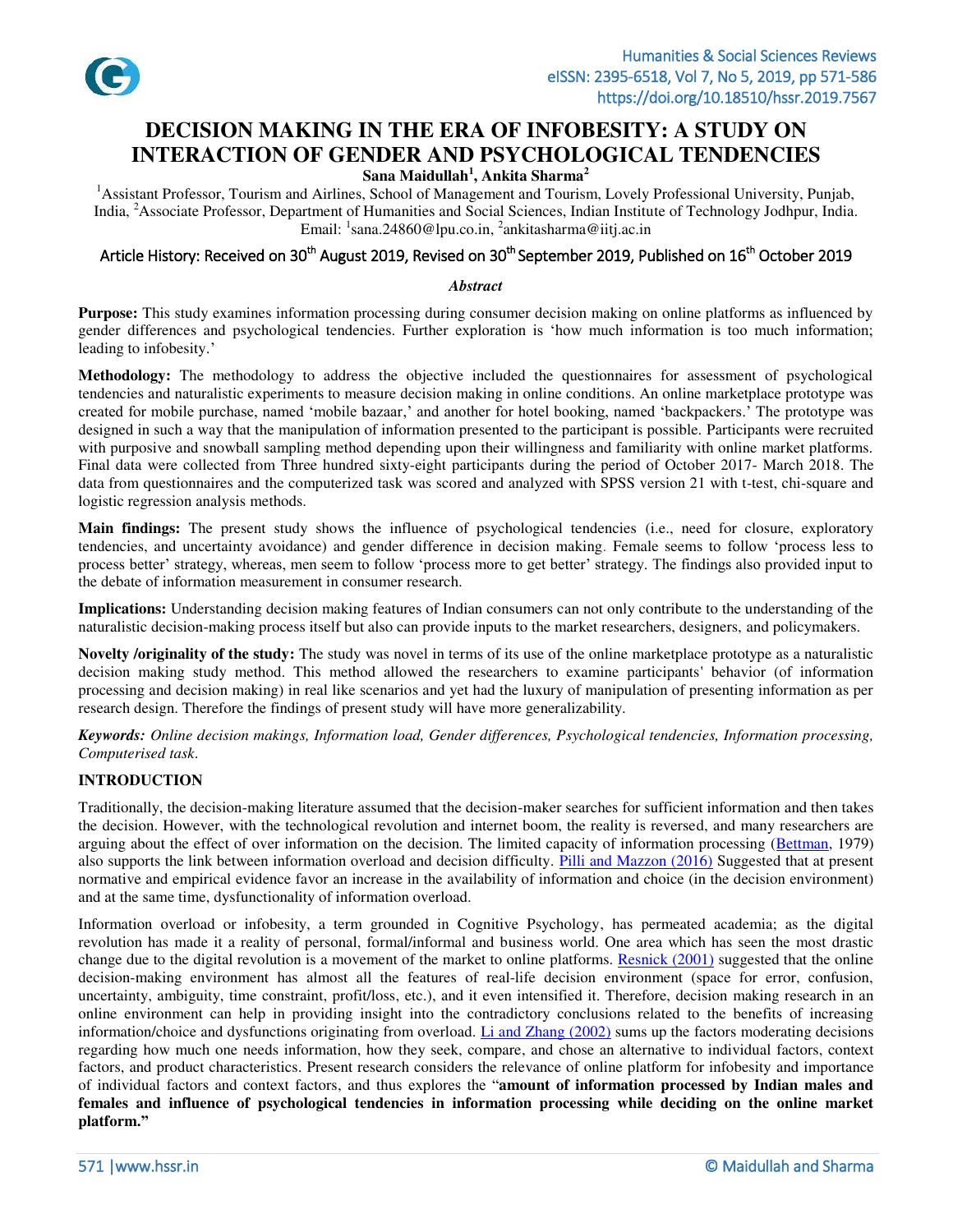

### **THEORETICAL BACKGROUND**

#### **Information overload: When information is too much**

The concept of information overload is discussed in different areas for a long time. [Miller's \(1956\) s](#page-13-2)tudy in the human capacity of information processing has influentially contributed to its discussion, and this concept continues to be steadily explored [\(Melinat, Kreuzkam, & Stamer, 2014\).](#page-15-2) [Speier, Valacich, and Vessey \(1999a\)](#page-13-3) quoted [\(Milord & Perry, 1977\)](#page-13-4) for defining information overload, which says, 'Information overload occurs when the amount of input to a system exceeds its processing capacity.'

Early work on the role of information overload on consumer decision making was done by [\(Jacoby, Speller, & Kohn, 1974\).](#page-14-0) [Eppler and Mengis \(2004\)](#page-14-1) in their systematic review, reported that there was increasing interest in the topic from 1970 to 2000 in different areas such as organization science, accounting, management information system, and marketing. This exploration mainly concentrated on definitions; situations explored causes, effects, and countermeasures.

[Speier, Valacich, and Vessey \(1999b\)](#page-13-3) Concluded that information overload occurs when the time required to meet a decisionmakers processing requirement exceeds the amount of time available for such processing, resulting in degradation of decision quality. [Eppler and Mengis \(2004\)](#page-14-1) summarizes the causes of information overload to (1) information itself (quantity, frequency, intensity, and quality), (2) person receiving and processing the information, (3) the task or processes need to be completed, (4) organizational design, and (5) the information technology used. These five factors in combination create two fundamental variables of information overload: information processing capacity and information processing requirement. According to [Miller's magical number](#page-13-2) (1956), the information processing capacity is 7+/-2. However, [Wright \(1975\)](#page-14-2) suggested that "six is expected to represent the maximum comfortable load" in the decision-making process. [Bettman](#page-13-0) (1979) also supported [Wright \(1975\)](#page-14-2) by concluding that consumers are likely to adopt simplifying information processing strategy when the number of choice alternatives exceeds five. In the seminal work, [\(Malhotra, 1982\)](#page-14-3) stated that the span of easily processed information for any consumer lies somewhere between 10 or less than ten combinations of information. In the last decade, Lee and Lee (2004) concluded that more than eight attributes significantly impose information overload and led to a negative effect on choice quality.

Currently, there are two significant debates in the field which are related to the measurement of information (i.e., information structure and information load) and effective countermeasures for information overload. Research on information overload tends to consider information overload in terms of criteria rather than the alternative, i.e., it is less about extending the choices and more focused on extra information about those choices. In connection to factors leading to information load, the extra information about a choice could relate to the alignability or non-alignability across choices. The information overload is only described using fix number of attributes and options [\(Pilli & Mazzo, 2015](#page-15-0)<sup>2</sup>; [Rudd, 2009\)](#page-14-5), and no clear indication is there that contribution of alignability is more or non-alignability is more in creating information overload. However, researches have concluded that through the structural approach to information load suggests that it has a negative effect on the decision; there have been debates over how best to define and measure the amount of information, leading to inconsistent conclusions (Hwang [and Lin, 1999;](#page-14-6) [M.-H. Huang, 2000;](#page-14-7) [Lee and Lee, 2004\)](#page-14-4).

Though these findings provide the trend, the issue remains inconclusive when combined with the measurement of information debate — similarly, the question arises from the relative importance of task-related factors and individual factors in creating information overload. [Kock \(2001\)](#page-14-8) Explored if individual factors are comparatively more or less important than task factors in influencing perceived information overload and concluded for their similar contribution.

### **INDIVIDUAL FACTORS**

Most commonly considered internal variables are influencing information processing includes gender, social class, culture, education, and knowledge [\(Putrevu, 2001\).](#page-14-9) Gender continues to be one of the most common segmentation in marketing researches, and hence [\(Kim, Lehto, & Morrison, 2007\)](#page-14-10) questioned whether the consistent differential pattern of gender differences could be created in information processing and judgment. Though the general conclusion is that there are no significant gender differences in cognitive theories, the research literature of hemispheric dominance [\(Everhart et al. 2001\)](#page-14-11), cognitive processes [\(Geary 1996;](#page-14-12) [Schumacher & Morahan-Martin 2001\)](#page-14-13) personality [\(Darley & Smith 1995;](#page-14-14) Else-Quest et al. 2006; [Meyers-levy & Loken 2014\),](#page-14-16) information search and processing [\(ChanLin 1999;](#page-14-17) [Kim, Lehto, & Morrison 2007;](#page-14-10) [Shashaani 1997\)](#page-15-3) show significant differences in multiple dimensions. [\(Meyers-levy & Loken, 2014\)](#page-14-16) commented that investigation and understanding gender differences had been few in numbers, often a week in theory and somewhat limited in progress, especially concerning consumer researches. They attempted to reinvigorate the inquiry by identifying the areas of opportunity. The first area they identified was the development of an encompassing theory that can integrate connections between gender's cognitive processes and their temperament.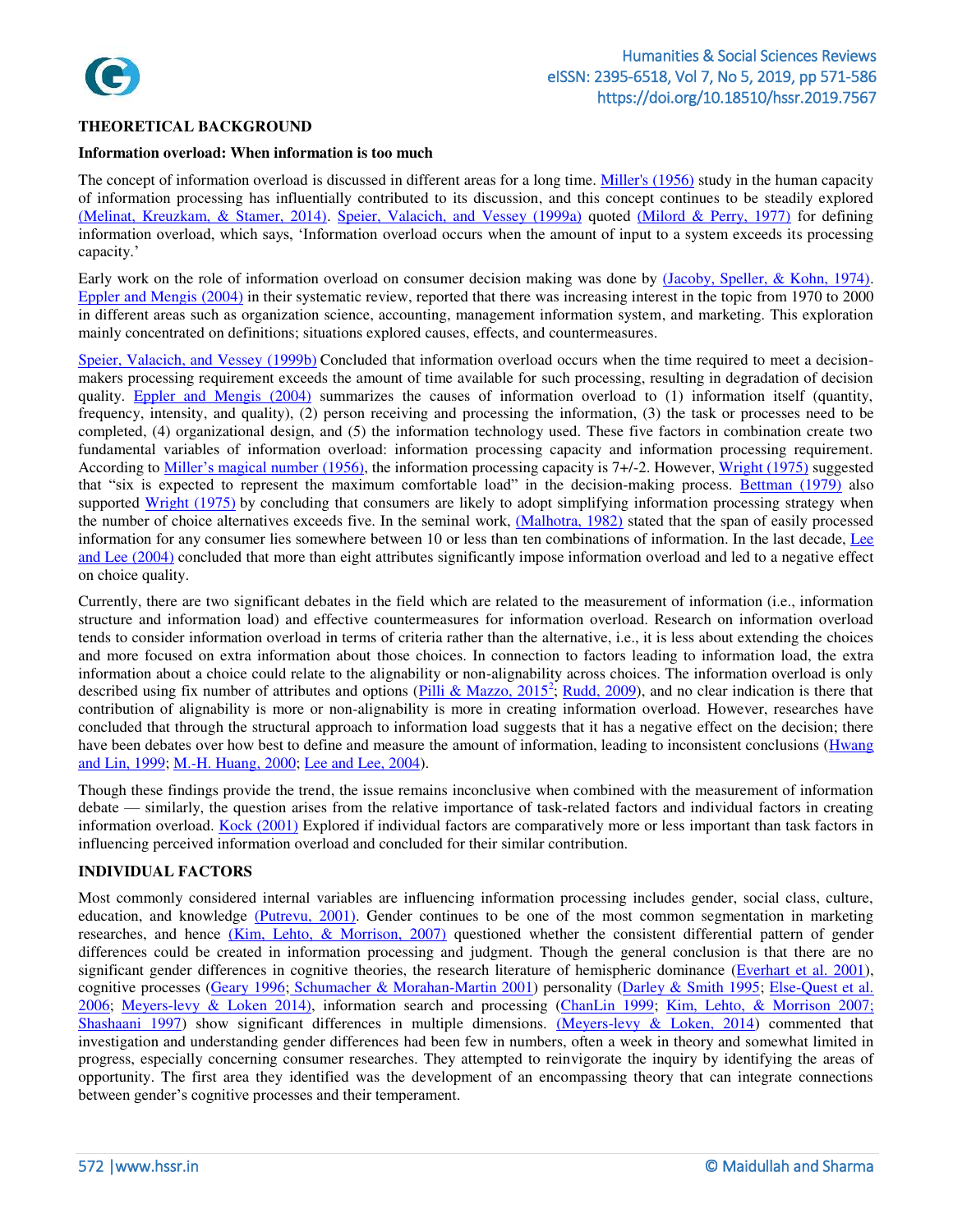

There are several types of research evidence for each of these components reported separately. [\(Else-Quest et al., 2006\)](#page-14-15) in their meta-analysis on gender differences in temperament concluded for significant differences in inhibitory control, perceptual sensitivity, surgency. Similarly, [\(Gysler, Brown Kruse, & Schubert, 2002\)](#page-14-18) provided evidence for the link between risk processing and ambiguity aversion, [Coley and Burgess \(2003\)](#page-14-19) and [\(Tifferet &Herstein, 2012\)](#page-14-20) suggested that women are more cognitively, and affectively impulsive purchase decision-maker; [Darley and Smith \(1995\)](#page-14-14) gave a selective model to explain that men and women use different strategies and stages to process personal and environmental stimuli. However, there is a need to synthesize these findings to develop a theory.

The literature on online consumer decision making has several established trends relating to gender, cognitive processes, and purchase behavior. [Park et al.\(2009\)](#page-14-21) suggested that females need more detailed information and assistance than males while shopping, probably because males effectively use a more heuristic approach in information processing [\(Downing, Chan,](#page-14-22)  Downing, Kwong, & Lam, 2008). Previous studies also found a significant difference in the male and female motivational levels of online shopping. Huang and Yang [\(Huang & Yang, 2010\)](#page-14-23) reported that males are mainly looking for utilitarian motivation (convenience, choice, availability of information, lack of social interaction and cost-saving) whereas females are looking for hedonic motives (adventure, sociality and fashion and value). [\(Javadi, Rezaie Dolatabadi, Nourbakhsh, Poursaeedi,](#page-14-24)  [& Asadollahi, 2012\)](#page-14-24) commented that online decision making includes financial risk and non-delivery risk and therefore there could be significant gender differences due to females being more risk aversive than males [\(Meyers-levy & Loken, 2014\)](#page-14-16). In general, researchers say "Women need the right atmosphere, space, and time to find just the right item. Men want to get the job done", according to the situation, they use different proposition to choose, select and process information.

Amidst the merger of one of the largest Indian online stores (Flipkart) with the world's largest retailer (Walmart), the shift in the market and change in nature of Indian economy is more pronounced now. The same is proven by the ASSOCHAM report on India being one of the biggest online markets and is still rapidly growing (more than 100 million by the end of 2017, ASSOCHAM, 2017). Given the above background extending and exploring [\(Meyers-levy & Loken, 2014\)](#page-14-16), the suggestion for integrating the connection between gender's cognitive processes and their temperament is worthwhile. Therefore, the present study aims to examine the "**Gender difference in information processing as influenced by psychological tendencies in online decision making."** Specifically: gender differences in psychological tendencies; gender differences in processing information load for online decision making; and psychological tendencies (need for control, uncertainty avoidance, impulsivity, and exploratory tendencies) influencing information processing in both the genders.

**Hypothesis:** By previous literature, the hypothesized trend for the objective mentioned above could be as follows:

- H1. Females will show more impulsive and exploratory behavior, whereas males will show more need for control and uncertainty avoidance behavior.
- H0. There will not be any gender difference in processing information load.
- H2. Impulsivity and exploratory behavior will influence information processing in females.
- H3. The need for control and uncertainty avoidance will influence information processing in males.

### **METHODOLOGY**

**Sample:** The study included 368 participants (Female,  $N = 165$ , Mean age  $= 25.33$ ; Male,  $N = 203$ , Mean age  $= 27.71$ ). The participants were recruited with a purposive and snowball sampling method, depending upon their willingness and familiarity with the online marketplace. The data was collected from October 2017- March 2018 with the help of questionnaires to measure the psychological tendencies and two computerized tasks to measure the information processing in online decision making.

**Questionnaire:** Need for closure, uncertainty avoidance, impulsivity, and exploratory tendencies, all three of these tendencies associate with the way an individual seek, process and react to the information and therefore they were explored in the study. The need for closure scale ( $\frac{\text{Roots} \& \text{Van Hiel}, 2007}$ ) has 42 items for five factors naming order, predictability, decisiveness, ambiguity, and close-mindedness. Intolerance of Uncertainty Scale  $(Buhr \& Dugas, 2002)$  was used to assess uncertainty avoidance. The scale has 27 items for four factors naming desire for predictability, uncertainty paralysis, uncertainty distress, and inflexible belief. The Barratt impulsivity scale [\(Patton et al, 1995\)](#page-15-0) has 30 items for three factors naming non-planning impulsiveness, cognitive impulsiveness, and motor impulsiveness The exploratory tendency scale [\(Raju & Venkatesan, 1980\)](#page-15-1) has 39 items for six factors naming Innovativeness, Risk-taking, Exploratory through shopping, Interpersonal communication, Brand switching, and Information seeking.

**Experiment-** The e-commerce websites give an advantage of studying the decision-making process, similar to the real-world scenario and it may also provide scope for experimental manipulation. Thus an online platform for the product purchase was created. The mobile phone and hotel were chosen as the products due to it being an everyday use and being sold through ecommerce websites in reality. The mobile site named 'Mobile bazaar' and hotel website named 'Backpacker' was created, and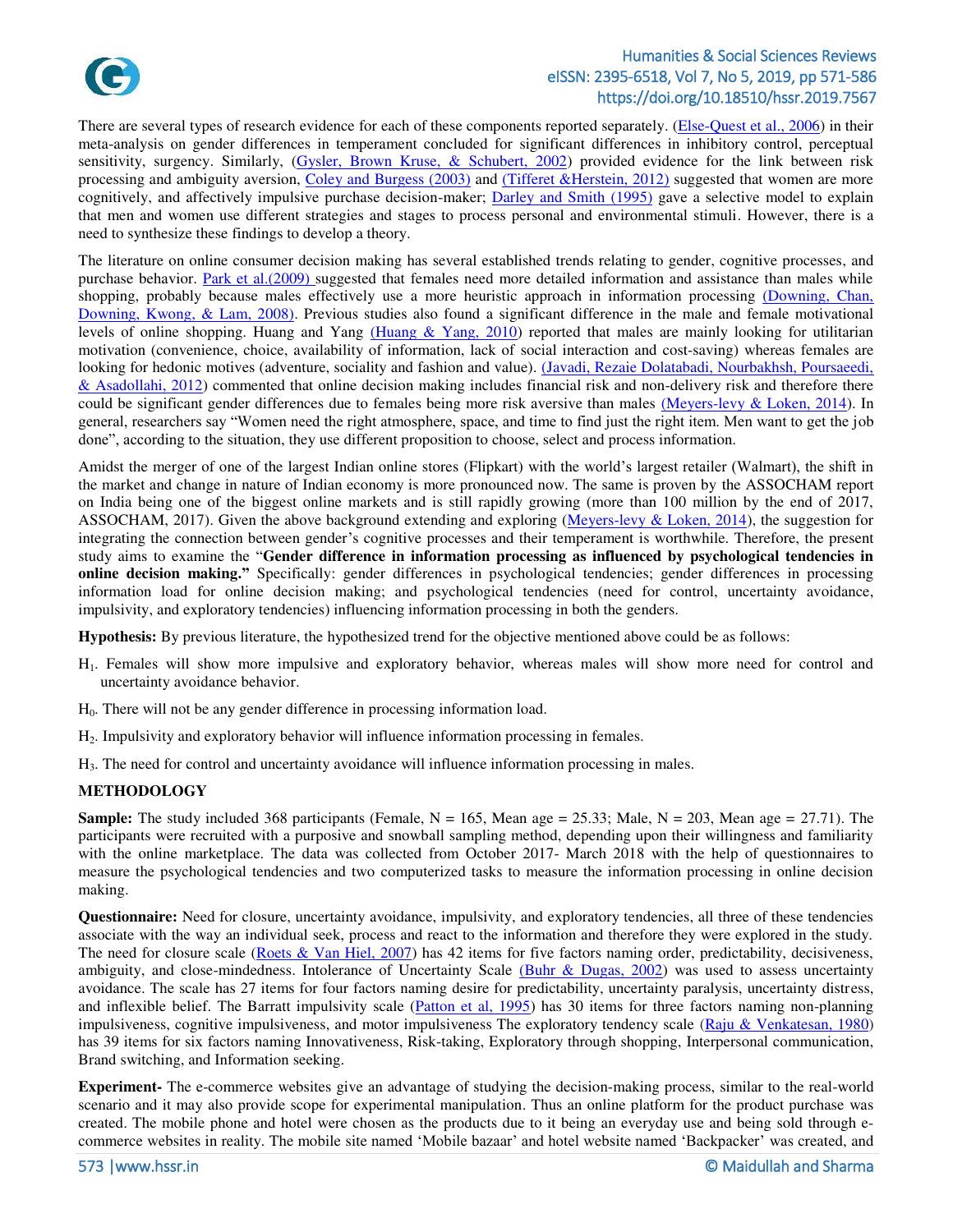

participants were asked to use the site, assuming that they are purchasing mobile and booking a hotel room. The experimental interface was designed with the Xampp software; the frontend is HTML CSS JAVASCRIPT and Backend is PHP MySQL.

**Analysis and result:** The choice of mobile and hotel in connection with the participant's gender and psychological tendencies is analyzed to answer the objectives by using SPSS version 23. First, of, data was cleaned for any outliers or missing data, and the fundamental analysis for gender difference was done

| Personality factor                | Gender        | ${\bf N}$ | Mean         | Sd           | T                    | P    | $D^2$ |
|-----------------------------------|---------------|-----------|--------------|--------------|----------------------|------|-------|
|                                   | Female        | 165       | 35.06        | 5.746        |                      |      |       |
| Need for closure: order           | Male          | 203       | 35.18        | 6.181        | - -.194              | .846 | .020  |
|                                   | Female        | 165       | 25.65        | 5.252        |                      |      |       |
| Need for closure: predictability  | Male          | 203       | 26.04        | 5.304        | - -.704              | .482 | .073  |
|                                   | Female        | 165       | 19.78        | 4.008        |                      |      |       |
| Need for closure: decisiveness    | Male          | 203       | 19.74        | 3.889        | - .089               | .929 | .010  |
|                                   | Female        | 165       | 31.89        | 4.564        | $-1.774$<br>$-1.109$ |      |       |
| Need for closure: ambiguity       | Male          | 203       | 30.98        | 5.154        |                      | .077 | .186  |
| closure:<br>close-<br>Need<br>for | Female        | 165       | 20.18        | 3.624        |                      |      |       |
| mindedness                        | Male          | 203       | 19.75        | 3.635        |                      | .268 | .118  |
|                                   | Female        | 165       | 132.5576     | 14.65387     |                      |      |       |
| Total need for closure            | Male          | 203       | 131.6995     | 15.52077     | - .541               | .589 | .058  |
| Exploratory<br>tendency:          | Female        | 165       | 18.28        | 3.372        |                      |      |       |
| repetitive behaviour proneness    | Male          | 203       | 17.87        | 2.899        | 1.259                | .209 | .130  |
| tendency:<br>Exploratory          | Female        | 165       | 28.64        | 4.033        |                      | .279 |       |
| innovativeness                    | Male          | 203       | 28.18        | 4.144        | $-1.084$             |      | .112  |
| tendency:<br>risk<br>Exploratory  | Female        | 165       | 25.96        | 3.420        |                      |      |       |
| taking                            | Male          | 203       | 25.87        | 3.260        | .259                 | .796 | .026  |
| Exploratory tendency: Through     | <b>Female</b> | 165       | 23.23        | <b>3.299</b> | 3.880                | .000 | .406  |
| shopping                          | Male          | 203       | 21.87        | 3.394        |                      |      |       |
| Exploratory<br>tendency: _        | Female        | 165       | 9.46         | 1.751        |                      |      |       |
| interpersonal communication       | Male          | 203       | 9.59         | 1.708        | $-.721$              | .471 | .075  |
| tendency:<br>Exploratory<br>brand | Female        | 165       | 22.34        | 3.369        |                      |      |       |
| switching                         | Male          | 203       | 21.95        | 3.367        | $-1.115$             | .266 | .145  |
| <b>Exploratory</b><br>tendency:   | Female        | 165       | <b>38.28</b> | 4.238        | 2.690                | .007 | .282  |

| <b>Table:1</b> $t$ table Gender difference in psychological tendencies |  |
|------------------------------------------------------------------------|--|
|------------------------------------------------------------------------|--|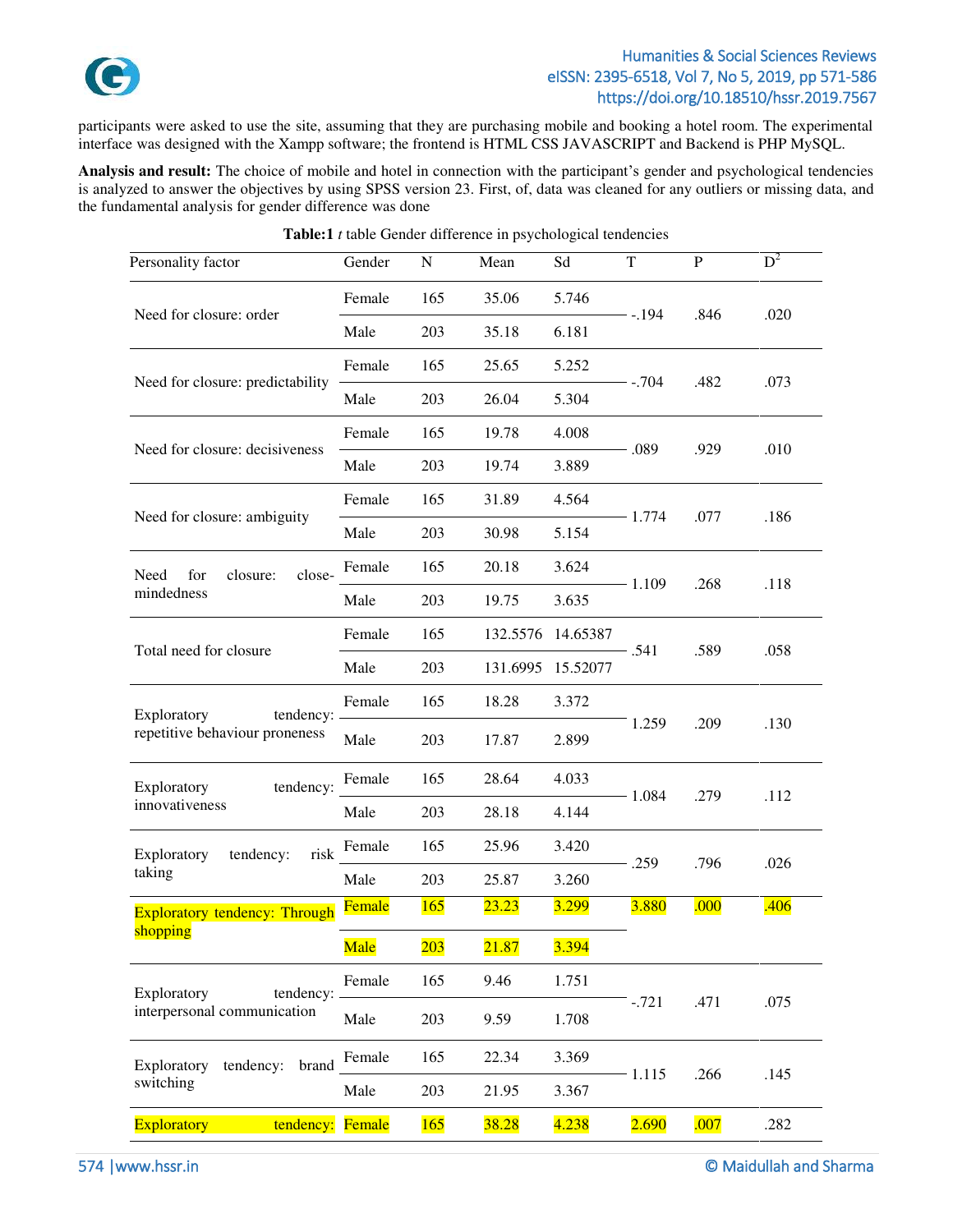

| information seeking               | Male         | 203 | 37.03  | 4.618  |         |      |      |
|-----------------------------------|--------------|-----|--------|--------|---------|------|------|
|                                   | Female       | 165 | 166.19 | 16.331 | 2.261   | .024 | .236 |
| <b>Total exploratory tendency</b> | Male         | 203 | 162.34 | 16.162 |         |      |      |
| Intolerance uncertainty scale:    | Female       | 165 | 22.21  | 5.171  |         |      |      |
| desire for predictability         | Male         | 203 | 22.15  | 4.701  | .125    | .901 | .012 |
| Intolerance uncertainty scale: -  | Female       | 165 | 17.69  | 4.821  |         |      |      |
| uncertainty paralysis             | Male         | 203 | 17.44  | 4.639  | .510    | .610 | .052 |
| Intolerance uncertainty scale:    | Female       | 165 | 14.45  | 4.188  |         |      |      |
| uncertainty distress              | Male         | 203 | 14.62  | 4.005  | $-.402$ | .688 | .041 |
| Intolerance uncertainty scale: -  | Female       | 165 | 11.49  | 3.225  |         |      |      |
| inflexible uncertainty beliefs    | Male         | 203 | 11.55  | 3.247  | $-.165$ | .869 | .018 |
| Intolerance uncertainty scale:    | Female       | 165 | 65.842 | 15.297 | - .058  | .954 |      |
| total                             | Male         | 203 | 65.753 | 14.133 |         |      | .006 |
| non-planning<br>Impulsivity:      | Female       | 165 | 19.37  | 4.539  | - 1.131 | .259 |      |
| impulsiveness                     | Male         | 203 | 18.85  | 4.217  |         |      | .118 |
| cognitive<br>Impulsivity:         | Female       | 165 | 12.54  | 2.555  | 1.372   | .171 |      |
| impulsiveness                     | Male         | 203 | 12.16  | 2.731  |         |      | .143 |
| Impulsivity:                      | motor Female | 165 | 19.30  | 4.354  | $-.570$ | .569 | .059 |
| impulsiveness                     | Male         | 203 | 19.55  | 4.030  |         |      |      |
| Impulsivity: total impulsiveness  | Female       | 165 | 21.59  | 5.387  | .211    | .833 | .023 |
|                                   | Male         | 203 | 21.47  | 5.018  |         |      |      |

 $*p<.05$ ,  $*p<.01$ ,  $**p<.001$ 

The results were per previous literature that on the majority of information processing psychological tendencies there were no significant differences. However, females are higher in exploratory tendency, through shopping ( $t = 3.88$ ,  $p \le 0.00$ ), information seeking (t=2.69, p<.007), and total (t=2.261, p<.024) than males.

 As the present study extends [\(Lurie, 2002\)](#page-15-5) study with manipulation of attribute level also the number of alternatives provide (following the traditional and structural approach); k-mean cluster analysis was done to create different information load. Further descriptions and results are discussed separately for both the experiments.

### **Study 1: Mobile Experiment**

This experiment follows the two-phase plan. To start the experiment, the participant had to fill in their demographic information, then phase one starts. In phase one, participants had to create a wish list from multiple mobile choices. The mobile options were organized into three categories (four, eight, and twelve options per page) x three attribute level (four, eight, twelve attributes per option). Total of 72 mobile options were created and displayed on nine pages, creating nine factors (4 x 4,  $4 \times 8$ ,  $4 \times 12$ ,  $8 \times 4$ ,  $8 \times 8$ ,  $8 \times 12$ ,  $12 \times 4$ ,  $12 \times 8$ , and  $12 \times 12$ ). The pages follow an increasing amount of options and attribute wise information. The choices were arranged in basic (least price and lowest version of attribute), fully loaded (highest price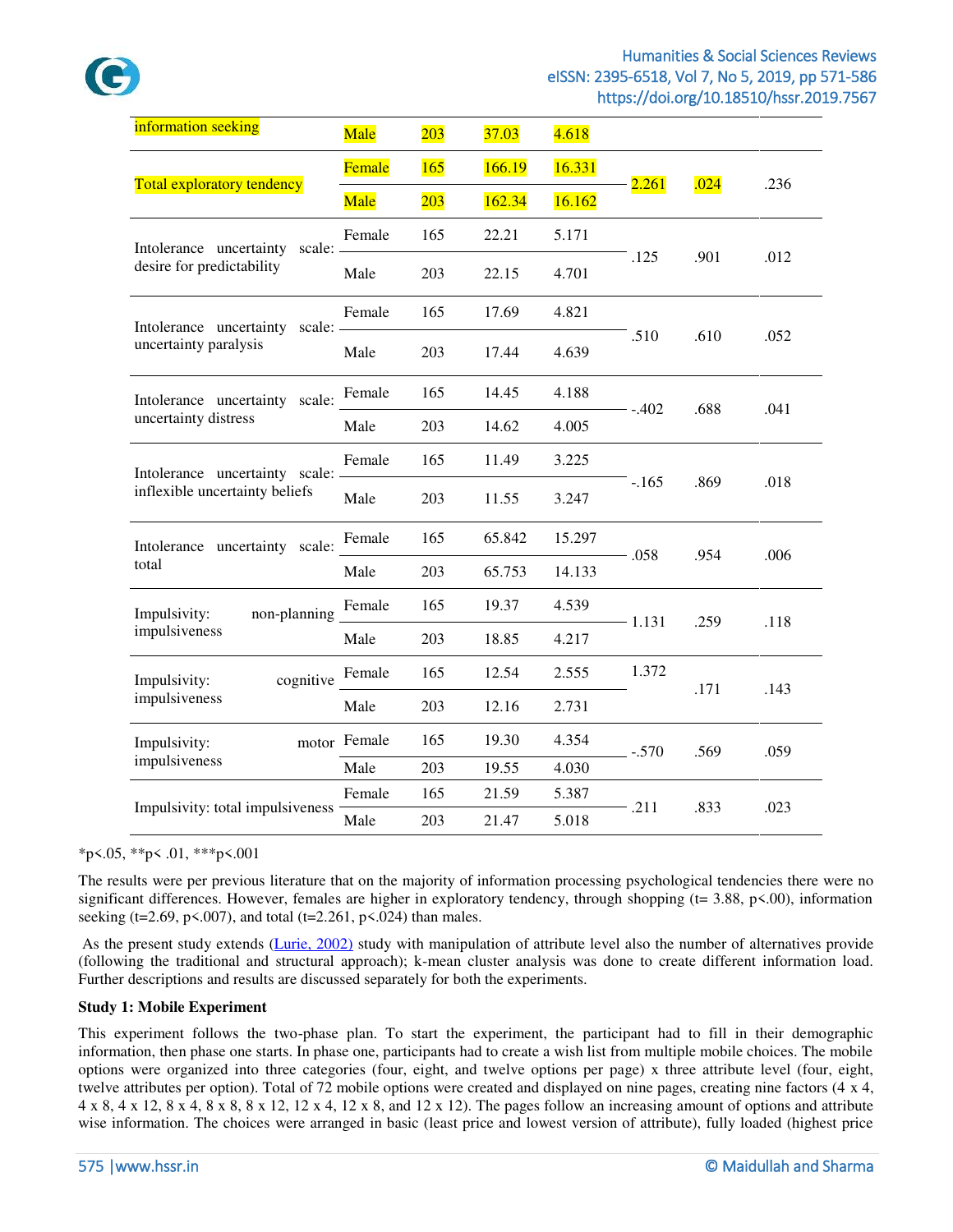

and best version of attribute), and middle option (gradually increasing the price with mix versions of attributes), in every factor. Fully loaded options were always the last display on every page.

In the phase-one, participants can see any page as many times as they want with the help of 'previous' and 'next' button, or they can go to the cart with the help of 'go-to final choice' button. On the final page, the participant can make the decision or terminate the experiment without choosing any option.

| <b>Brand: AAA1</b>               | <b>Brand: AAA2</b>                          | <b>Brand: AAA3</b>                                  | <b>Brand: AAA4</b>               |
|----------------------------------|---------------------------------------------|-----------------------------------------------------|----------------------------------|
| Ram: 2 GB                        | Ram: 2 GB                                   | Ram: 3GB                                            | Ram: 4GB                         |
| Primary Camera: 12MP Rear Camera | Primary Camera: 10MP Rear Camera            | Primary Camera: 13MP Rear Camera                    | Primary Camera: 15MP Rear Camera |
| ₹9999                            | ₹ 12599                                     | ₹ 13689                                             | ₹ 14,590                         |
| $\qquad \qquad \Box$             | $\qquad \qquad \qquad \qquad \qquad \qquad$ | $\qquad \qquad \Box$                                | $\qquad \qquad \Box$             |
| Prev                             |                                             | <b>Go To Final Choices</b><br><b>End Experiment</b> | <b>Next</b>                      |
|                                  |                                             |                                                     |                                  |

**Figure 1:** Depicting the 4x4 factor of the online platform

An example of elements, factor one (with four options and four attributes), factor two (with eight options and eight attributes), and factor three (with twelve options and twelve attributes) is illustrated in table 2. For each choice, the brand was the first attribute displayed, and the price was the last one.

| Choice<br>task | <b>Brand</b> | Ram          | Primary camera | Processor      | Screen size  | Internal memory | Expandable memory | Weight       |              | Sim slot Battery life | Colour       | Price |
|----------------|--------------|--------------|----------------|----------------|--------------|-----------------|-------------------|--------------|--------------|-----------------------|--------------|-------|
|                |              | $\mathbf{2}$ | 3              | $\overline{4}$ | 5            | 6               | $7^{\circ}$       | 8            | 9            | 10                    | 11           | 12    |
| 4X4            | $\checkmark$ | $\checkmark$ | $\checkmark$   |                |              |                 |                   |              |              |                       |              |       |
| <b>8X8</b>     | $\checkmark$ | $\checkmark$ | $\checkmark$   | $\checkmark$   | $\checkmark$ | $\checkmark$    |                   |              |              |                       |              | ✓     |
| 12X12          | $\checkmark$ | $\checkmark$ | $\checkmark$   | $\checkmark$   | $\checkmark$ | $\checkmark$    | ✓                 | $\checkmark$ | $\checkmark$ | $\checkmark$          | $\checkmark$ | ✓     |

### **Table 2:** Includes details of attributes provided in each option level

### **RESULTS AND DISCUSSION**

The k-mean cluster was computed to combine similar choice categories. The analysis resulted in two distinct categories, and according to experimental understanding, they were named as low and high information load.

| <b>Table 3:</b> <i>Chi-square</i> table information load and factor wise |  |  |  |  |  |
|--------------------------------------------------------------------------|--|--|--|--|--|
|--------------------------------------------------------------------------|--|--|--|--|--|

| Factor wise options | Cluster 1       | Cluster 2        | Chi-square |
|---------------------|-----------------|------------------|------------|
|                     | Low information | High information |            |
| $4*4$               | $17(100.0\%)$   |                  |            |
| $4*8$               | $42(100.0\%)$   |                  |            |
| $4*12$              | $52(100.0\%)$   |                  |            |
| $8*4$               |                 | $10(100.0\%)$    |            |
| $8*8$               |                 | 68(100.0%)       | $368.0***$ |
| $8*12$              |                 | 53(100.0%)       |            |
| $12*4$              | O               | $5(100.0\%)$     |            |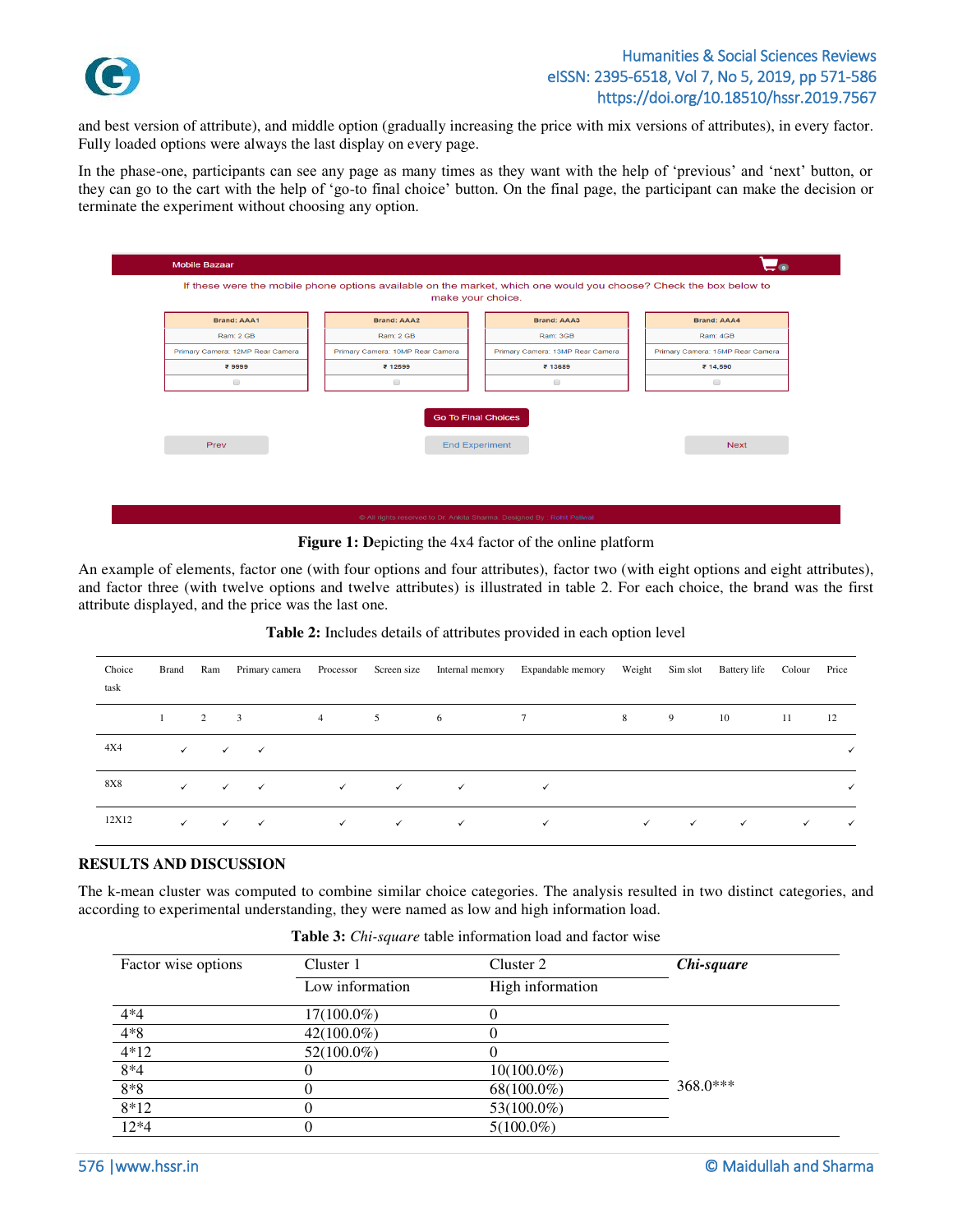

| $12*0$<br>$\overline{1}$<br>. .   | $\gamma$ <sub><math>\sigma</math></sub><br>'M |
|-----------------------------------|-----------------------------------------------|
| $\bigcap \bigcup$<br>$\sim$<br>-- | $\gamma$<br>M<br>הר                           |

\*p<.05, \*\*p< .01, \*\*\*p<.001

|  |  |  | Table 4: chi-squaredtableGender wise |  |  |
|--|--|--|--------------------------------------|--|--|
|--|--|--|--------------------------------------|--|--|

| Gender | Cluster 1       | Cluster 2        |                      |  |
|--------|-----------------|------------------|----------------------|--|
|        | Low Information | High information | $\mathbf{V}^{\perp}$ |  |
| Female | $60(34.4\%)$    | $105(63.6\%)$    |                      |  |
| Male   | 51(251%)        | 152(74.9%)       | $5.46***$            |  |

\*p<.05, \*\*p< .01, \*\*\*p<.001

### **Table 5:** *t* table personality factor and mobile information load wise

| Personality factor                       | Number of Case                      | N                | Mean         | Sd                 | T        | $\overline{P}$ | $D^2$ |
|------------------------------------------|-------------------------------------|------------------|--------------|--------------------|----------|----------------|-------|
| Need for closure: Order                  | Low information                     | 111              | 35.52        | 5.366              | .832     | .406           | 0.09. |
|                                          | <b>High information</b>             | 257              | 34.96        | 6.231              |          |                |       |
| Need<br>for                              | closure: Low information            | 111              | 26.59        | $\overline{5.261}$ | $-1.737$ | .083           | .005  |
| Predictability                           | High information                    | 257              | 25.56        | 5.263              |          |                |       |
| Need<br>for                              | closure: Low information            | 111              | 20.24        | 4.034              | $-1.565$ | .118           | 0.173 |
| Decisiveness                             | <b>High information</b>             | 257              | 19.54        | 3.884              |          |                |       |
| Need<br>for                              | closure: Low information            | 111              | 32.14        | 4.678              | $-1.946$ | .052           | 0.223 |
| Ambiguity                                | High information                    | 257              | 31.06        | 4.984              |          |                |       |
| Need for closure: Close- Low information |                                     | 111              | 20.14        | 3.670              | .698     | .486           | .076  |
| mindedness                               | High information                    | 257              | 19.86        | 3.618              |          |                |       |
| <b>Total need for closure</b>            | Low information                     | 111              | 134.6486     | 14.9354            | 2.148    | .032           | .244  |
|                                          | <b>High information</b>             | 257              | 130.9767     | 15.0988            |          |                |       |
| Exploratory<br>tendency:                 | Low information                     |                  |              |                    |          |                | .349  |
| Repetitive<br>behaviour                  |                                     | <b>111</b>       | 18.81        | 3.192              |          |                |       |
| proneness                                | <b>High information</b>             |                  |              |                    | 3.101    | .002           |       |
|                                          |                                     | 257              | <b>17.72</b> | 3.040              |          |                |       |
| Exploratory                              | tendency: Low information           | 111              | 28.95        | 4.012              |          |                | .199  |
| Innovativeness                           | High information                    | 257              | 28.14        | 4.115              | 1.757    | .080           |       |
| Exploratory                              | tendency: Low information           | 111              | 26.37        | 3.278              |          |                | .199  |
| Risk taking                              | High information                    | 257              | 25.71        | 3.337              | 1.754    | .080           |       |
| Exploratory                              | tendency: Low information           | 111              | 23.15        | 3.512              |          |                | .280  |
| Exploratory                              | through High information            | 257              | 22.19        | 3.338              | 2.509    | .013           |       |
| shopping                                 |                                     |                  |              |                    |          |                |       |
| Exploratory                              | tendency: Low information           | 111              | 9.48         | 1.612              |          |                | .047  |
| Interpersonal                            | High information                    | 257              | 9.56         | 1.776              | $-.402$  | .688           |       |
| communication                            |                                     |                  |              |                    |          |                |       |
| Exploratory                              | tendency: Low information           | 111              | 22.62        | 2.976              | $-1.875$ | .062           | .218  |
| <b>Brand switching</b>                   | High information                    | 257              | 21.91        | 3.509              |          |                |       |
| Exploratory                              | tendency: Low information           | 111              | 37.97        | 4.358              | $-1.069$ | .286           | .121  |
| Information seeking                      | High information                    | 257              | 37.43        | 4.544              |          |                |       |
| Total                                    | <b>Exploratory</b> Low information  | 111              | 167.3604     | 15.9572            | 2.559    | .011           | 0.291 |
| tendency                                 | <b>High information</b>             | 257              | 162.6498     | 16.3134            |          |                |       |
| <b>Intolerance</b>                       | uncertainty Low information         | 111              | 22.97        | 4.639              |          |                | .236  |
| scale:<br><b>Desire</b>                  | for High information                | 257              | 21.83        | 4.993              | 2.053    | .041           |       |
| Predictability                           |                                     |                  |              |                    |          |                |       |
| Intolerance                              | uncertainty Low information         | $\overline{111}$ | 18.03        | 4.475              |          |                | .146  |
| scale:                                   | Uncertainty High information        | 257              | 17.35        | 4.811              | 1.272    | .204           |       |
| Paralysis                                |                                     |                  |              |                    |          |                |       |
| <b>Intolerance</b>                       | uncertainty Low information         | 111              | 15.53        | 3.712              |          |                | .357  |
| scale:                                   | <b>Uncertainty</b> High information | 257              | 14.12        | 4.169              | 3.086    | .002           |       |
| <b>Distress</b>                          |                                     |                  |              |                    |          |                |       |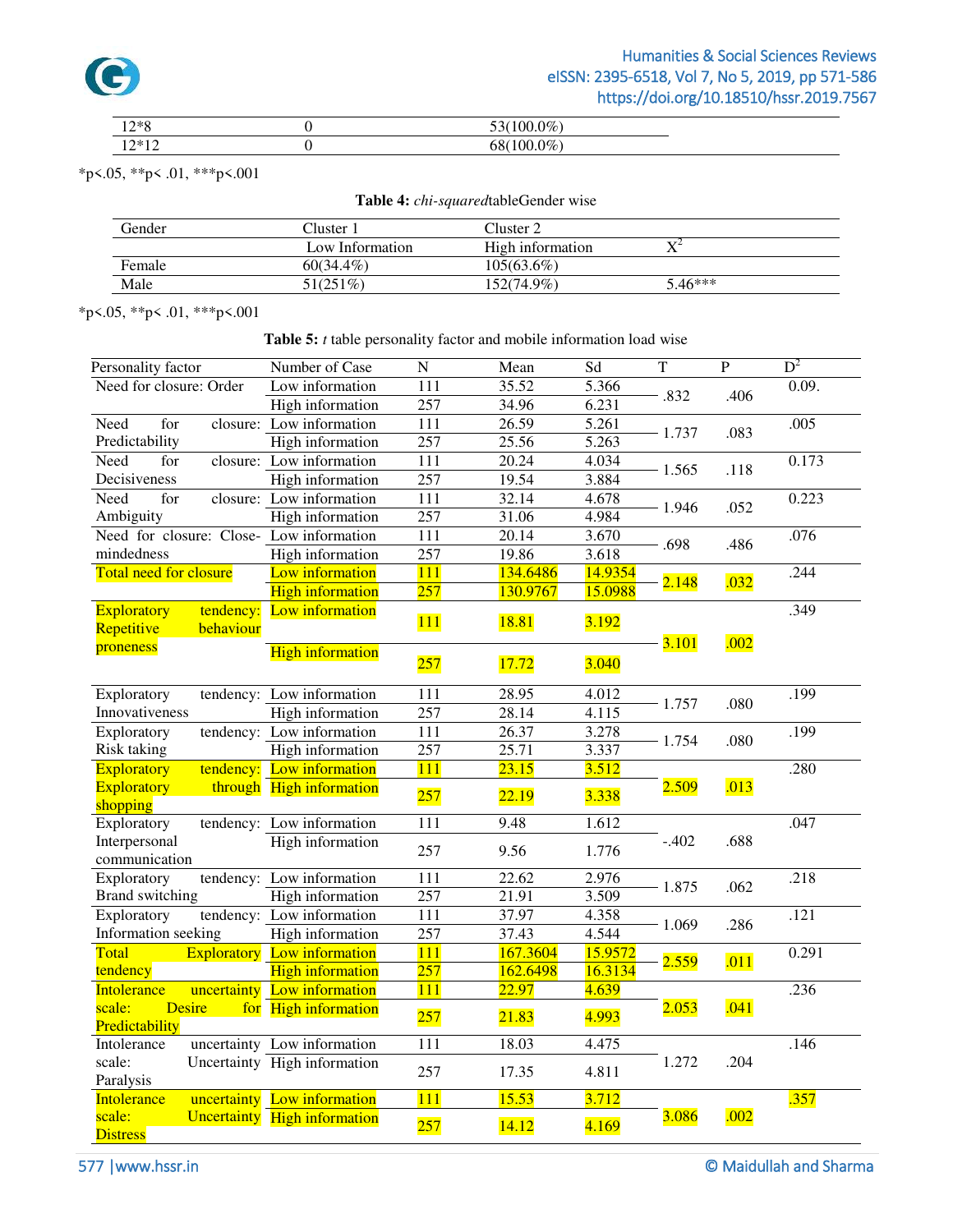

| <b>Intolerance</b>         | uncertainty Low information               | <b>111</b> | 12.24   | 3.131   |         |      | .323 |
|----------------------------|-------------------------------------------|------------|---------|---------|---------|------|------|
| scale:                     | Inflexible High information               | 257        | 11.21   | 3.232   | 2.841   | .005 |      |
| <b>Uncertainty Beliefs</b> |                                           |            |         |         |         |      |      |
| <b>Intolerance</b>         | uncertainty Low information               | 111        | 68.7748 | 13.5570 | 2.586   | .010 | .299 |
| scale: Total               | <b>High information</b>                   | 257        | 64.5058 | 14.9345 |         |      |      |
|                            | Impulsivity: non-planning Low information | 111        | 19.21   | 4.489   | .355    | .723 | .040 |
| impulsiveness              | High information                          | 257        | 19.03   | 4.319   |         |      |      |
| Impulsivity:               | Cognitive Low information                 | 111        | 12.63   | 2.663   | - 1.434 | .152 | .161 |
| Impulsiveness              | High information                          | 257        | 12.20   | 2.649   |         |      |      |
| Impulsivity:               | Motor Low information                     | 111        | 19.68   | 4.256   | .727    | .468 | .083 |
| Impulsiveness              | High information                          | 257        | 19.33   | 4.142   |         |      |      |
| Impulsivity:               | total Low information                     | 111        | 21.41   | 5.408   | $-.267$ | .789 | .030 |
| impulsiveness              | High information                          | 257        | 21.57   | 5.089   |         |      |      |

### \*p<.05, \*\*p< .01, \*\*\*p<.001

Statistically, all four choice options (4x4, 4x8, and 4x12) formed the low information category, and all 8 and 12 choice options created a high information category. It appears that both males and females have used high information options for decision making that low information options; however, psychological tendencies interact differently with information. Individuals select low information choices if they are high on need for closure: ambiguity (t=1.946, p<.05), total need for closure (t=2.148, p<.03), repetitive behaviour proneness (t=3.101, p<.002), exploratory through shopping (t=2.559, p<.001) desire for predictability (t=2.053, p<.041), uncertainty distress (t=3.086, p<.002), inflexible uncertainty belief (t=2.841, p<.005) and total intolerance for uncertainty ( $t=2.586$ ,  $p<.01$ ).

**Table 6:** *Logistic* table

| <b>Variable</b>                                     | $b$ [95% C.I. B] | $S.E.(b)$ Wald |          | <b>Sig</b>    | Exp(b)       |
|-----------------------------------------------------|------------------|----------------|----------|---------------|--------------|
|                                                     |                  |                |          |               |              |
| Need for closure: Order                             | 0.044            | 0.032          | 1.872    |               | 0.171 1.045  |
| Need for closure: Predictability                    | $-0.087$         | 0.039          | $4.832*$ | $0.028$ 0.917 |              |
| Need for closure: Decisiveness                      | $-0.031$         | 0.048          | 0.426    |               | 0.514 0.969  |
| Need for closure: Ambiguity                         | 0.005            | 0.038          | 0.014    | 0.906         | 1.005        |
| Need for closure: Close-mindedness                  | 0.056            | 0.048          | 1.373    | 0.241         | 1.058        |
| Gender (female)                                     | 3.645            | 2.305          | 2.5      |               | 0.114 38.296 |
| Gender (female) * Need for closure Order            | $-0.082$         | 0.046          | 3.124    |               | 0.077 0.922  |
| Gender (female) * Need for closure Predictability   | 0.11             | 0.055          | $4.043*$ | $0.044$ 1.116 |              |
| Gender (female) * Need for closure Decisiveness     | 0.009            | 0.066          | 0.018    |               | 0.894 1.009  |
| Gender (female) * Need for closure Ambiguity        | $-0.069$         | 0.057          | 1.453    |               | 0.228 0.934  |
| Gender (female) * Need for closure Close-mindedness | $-0.109$         | 0.068          | 2.591    |               | 0.107 0.897  |
| Constant                                            | 1.214            | 1.526          | 0.633    | 0.426 3.368   |              |

Omnibus *χ2* (11) = 18.990, *p*>.05, *R <sup>2</sup>* = .050(Cox & Snell), .071 (Negelkerke) \*p<.05, \*\*p< .01, \*\*\*p<.001 *Ϯ—95%* C.I. for EXP(B)

A logistic regression analysis shows that there is a significant influence of the need for closure subset predictability with gender and as well as alone on the selection of information ( $\chi$  2 (11) = 18.990, p > .05). The model explained 7.1% variance in information selection (Negelkerke R) and was able to identify 71.5% of cases accurately. The sensitivity of the model was 98.1%,and specificity of the model was 9.9%. The results show that for every unit decrease in predictability the odds for making a decision from high information load is .917,and when gender interact with predictability the result shows that for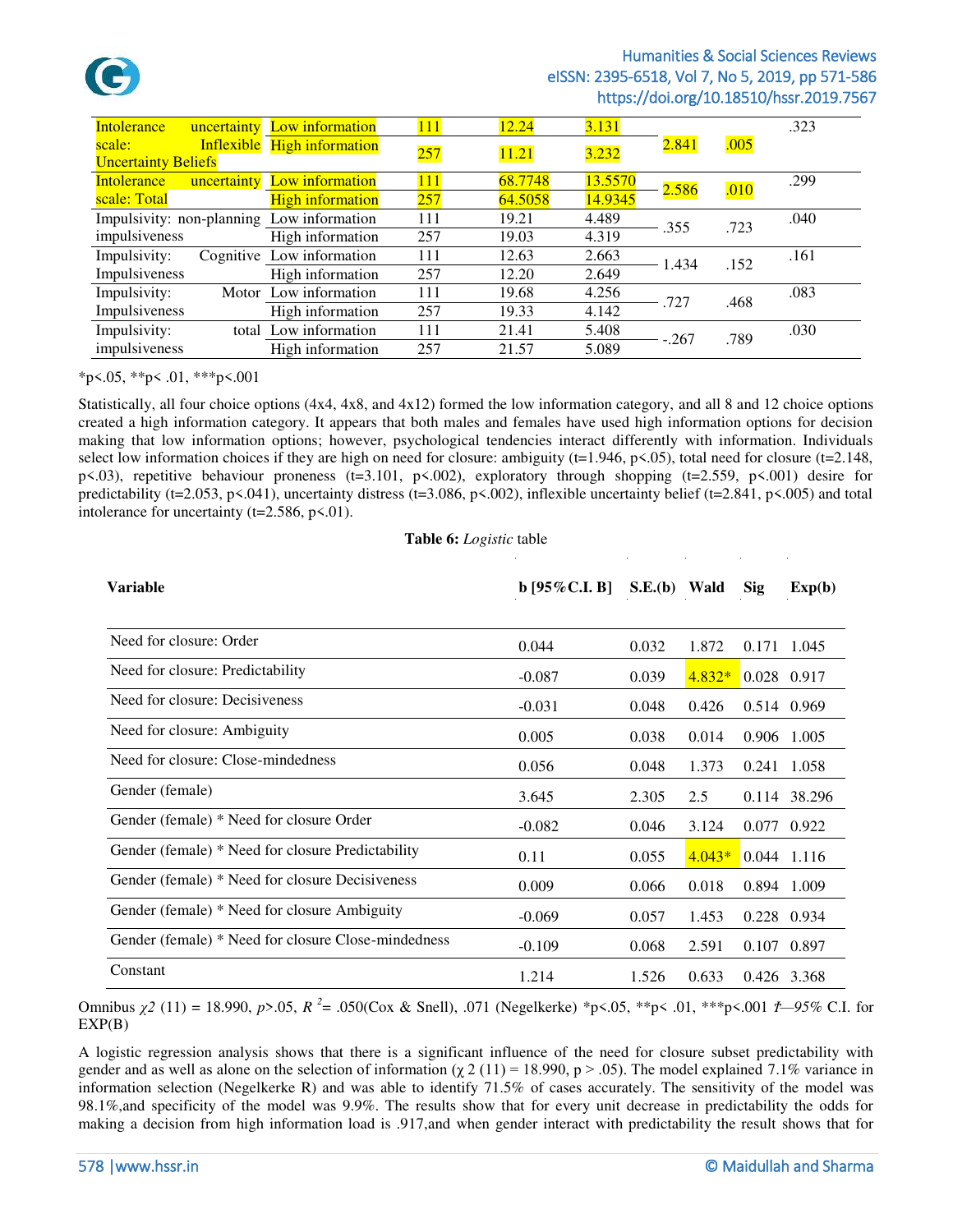

every unit increase in predictability for males (in comparison to females) the odds for making a decision from high information load is 1.116.

| <b>Variable</b>                                                           | $b$ [95%C.Ib.] | S.E.(b) | Wald     | Sig  | Exp(b) |
|---------------------------------------------------------------------------|----------------|---------|----------|------|--------|
| Exploratory tendency: Repetitive behaviour proneness                      | $-.078$        | .073    | 1.156    | .282 | .925   |
| Exploratory tendency: Innovativeness                                      | .046           | .057    | .636     | .425 | 1.047  |
| Exploratory tendency: Risk-taking                                         | $-.031$        | .067    | .214     | .643 | .969   |
| Exploratory tendency: Exploratory through the shopping                    | $-.098$        | .067    | 2.144    | .143 | .906   |
| Exploratory tendency: Interpersonal communication                         | .108           | .106    | 1.039    | .308 | 1.114  |
| Exploratory tendency: Brand switching                                     | .021           | .070    | .091     | .763 | 1.021  |
| Exploratory tendency: Information seeking                                 | $-.032$        | .046    | .505     | .477 | .968   |
| Gender (Female)                                                           | $-1.657$       | 2.564   | .418     | .518 | .191   |
| Gender (Female) * Exploratory tendency: Repetitive behavior               | $-.080$        | .100    | .647     | .421 | .923   |
| proneness                                                                 |                |         |          |      |        |
| Gender (Female) * Exploratory tendency: Innovativeness                    | $-.101$        | .080    | 1.604    | .205 | .904   |
| Gender (Female) * Exploratory tendency: Risk-taking                       | $-.013$        | .092    | .021     | .886 | .987   |
| Gender (Female) * Exploratory tendency: Exploratory through               | .029           | .097    | .091     | .763 | 1.030  |
| shopping                                                                  |                |         |          |      |        |
| $\ast$<br>Exploratory<br>tendency:<br>Gender<br>(Female)<br>Interpersonal | $-.078$        | .146    | .286     | .593 | .925   |
| communication                                                             |                |         |          |      |        |
| Gender (Female)* Exploratory tendency: Brand switching                    | .027           | .102    | .069     | .793 | 1.027  |
| Gender (Female) * Exploratory tendency: Information seeking               | .143           | .071    | $4.062*$ | .044 | 1.154  |
| Constant                                                                  | 3.908          | 1.807   | $4.678*$ | .031 | 49.791 |

#### **Table 7:** *Logistic table*

Omnibus *χ 2* (15) = 25.101\*, *p* >.05, *R <sup>2</sup>* = .066(Cox & Snell), .093 (Negelkerke) \*p<.05, \*\*p< .01, \*\*\*p<.001 *Ϯ—95%* C.I. for EXP(B)

Logistic regression analysis shows that there is a significant influence of exploratory tendency subset Information seeking with the gender on the selection of information ( $\chi$  2 (15) = 25.101, p < .05). The model explained 9.3% variance in information selection (Negelkerke R) and was able to identify 72.6% cases accurately. The sensitivity of the model was 97.3%, and the specificity of the model was 15.3%. The exploratory tendency does not influence decision making; however, when gender interacts with the exploratory tendency of information seeking, the results show that for every unit increase in exploratory tendency subset information seeking for males (in comparison to females) the odds for using high information load is 1.154.

|  | Table 8: Logistic table |  |
|--|-------------------------|--|
|--|-------------------------|--|

|                                                                   |                    |         |           | sig  |        |
|-------------------------------------------------------------------|--------------------|---------|-----------|------|--------|
| <b>Variables</b>                                                  | $b$ [95%C.I. $b$ ] | S.E.(b) | Wald      |      | Exp(b) |
| Desire for Predictability                                         | .021               | .053    | .153      | .696 | 1.021  |
| <b>Uncertainty Paralysis</b>                                      | .015               | .055    | .074      | .785 | 1.015  |
| <b>Uncertainty Distress</b>                                       | $-.122$            | .064    | $3.617*C$ | .057 | .885   |
| <b>Inflexible Uncertainty Beliefs</b>                             | $-.077$            | .068    | 1.289     | .256 | .926   |
| Gender (Female)                                                   | $-1.652$           | 1.210   | 1.863     | .172 | .192   |
| $\ast$<br>(Female)<br>Gender<br>Desire<br>for<br>Predictability   | $-.061$            | .075    | .666      | .414 | .941   |
| $\ast$<br>Female)<br>Uncertainty<br>Gender<br>Paralysis           | .135               | .083    | 2.664     | .103 | 1.144  |
| $\ast$<br>(Female)<br>Gender<br>Uncertainty<br><b>Distress</b>    | .003               | .096    | .001      | .975 | 1.003  |
| $\ast$<br>Inflexible<br>Gender<br>(Female)<br>uncertainty beliefs | $-.003$            | .099    | .001      | .979 | .997   |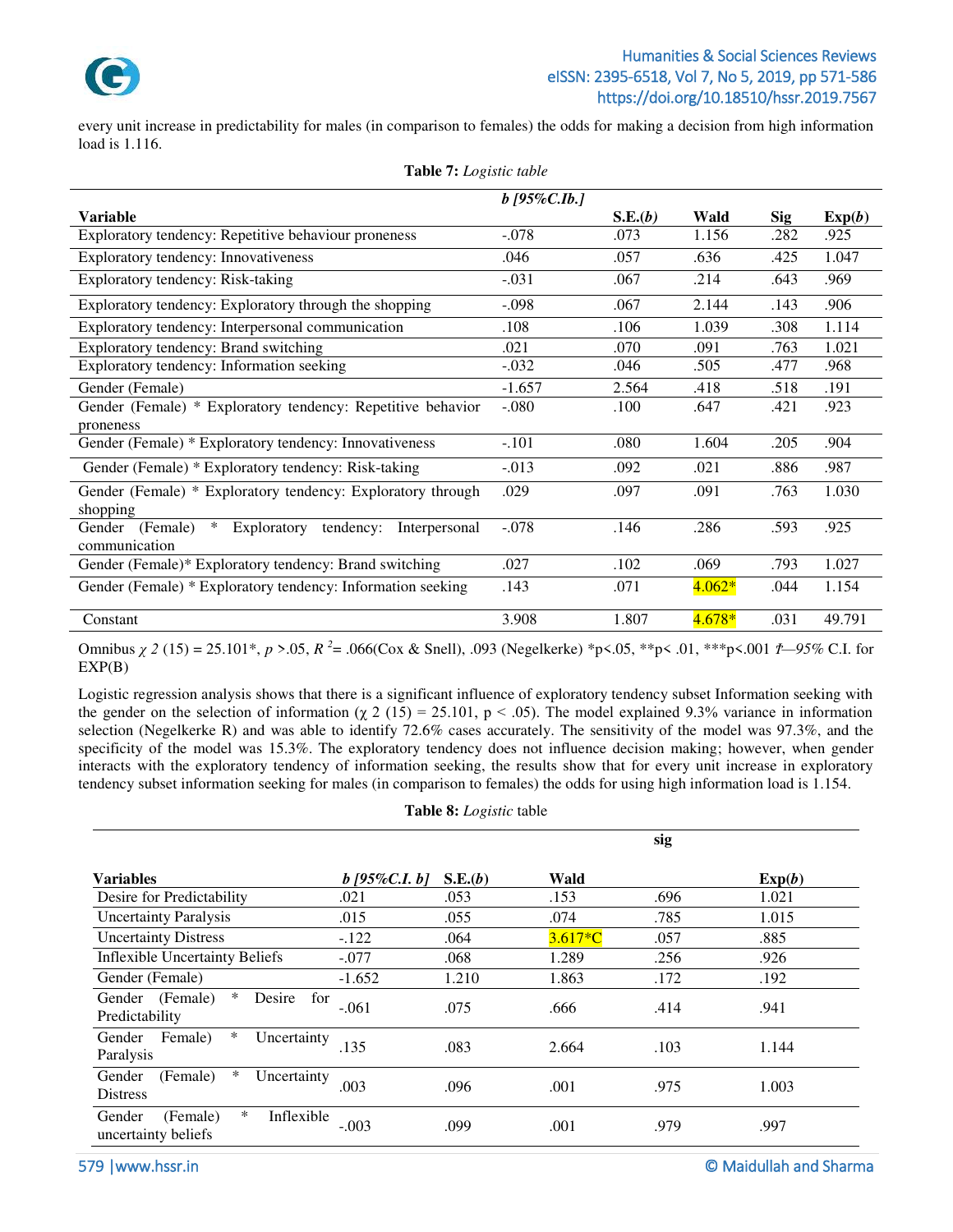| C        |       |     |             |      | <b>Humanities &amp; Social Sciences Reviews</b><br>elSSN: 2395-6518, Vol 7, No 5, 2019, pp 571-586<br>https://doi.org/10.18510/hssr.2019.7567 |
|----------|-------|-----|-------------|------|-----------------------------------------------------------------------------------------------------------------------------------------------|
| Constant | 3.114 | 924 | $11.352***$ | .001 | 22.519                                                                                                                                        |

Omnibus *χ 2* (9) = 25.018, *p* >.05, *R <sup>2</sup>* = .066 (Cox & Snell), .093 (Negelkerke) \*p<.05, \*\*p< .01, \*\*\*p<.001 *Ϯ—95%* C.I. for EXP(B)

A logistic regression analysis shows that there is a significant influence of uncertainty Distress on the selection of information  $(\chi 2 (9) = 25.018, p < .05)$ . The model explained a 9.3% variance in information selection (Negelkerke R) and was able to identify 70.1% of cases accurately. The sensitivity of the model was 96.1%, and specificity of the model was 9.9%. The results show that the overall model was fit, but the individual components were not significant. The close to significant result showed that every unit decrease in uncertainty distress the odd for decision making from high information load is .885.

The result suggests that for a product like mobile (consumable product), people prefer detailed information; however, people with tendencies associated with dislikes of uncertainty, ambiguity, and desire for predictability direct them to seek less information for decision making. This probably relates to 'process less to process better.' Also, though there was no significant gender difference for the desire for predictability, psychological tendencies appear to interact with gender in the decisionmaking process differently. There seems a positive relationship between the desire for predictability and seeking low information, but for men this is opposite; for men higher the desire for predictability, the more they seek more information. The information-seeking tendency was significantly more in women than men; however, higher the information-seeking tendency in men the more they seek information for decision making.

So, in conclusion, it can be said that generally, people look for lots of information in buying consumable products, especially men with a desire for predictability and information-seeking tendency. At the same time, probably for females the more they desire predictability, the lesser the amount of information they seek.

### **Study 2: Hotel Experiment**

The hotel website named 'Backpackers' was created, and participants were asked to use the website for booking the room for a trip to Delhi. As the researches show that the price of a product is a significant determinant of choice; the manipulation of price with a mix of the alignable and non-alignable attributes is done. However, to give a range of choices three categories (with different price range) was created. To see the available hotel, participants use filters related to per page 'view options' and 'price filter.' Price filter contains three categories of hotels mentioned as 700-1800, 1800-3700 and 3700-4500. In each hotel category, there is a total of fourteen options; from 'view per page' filter, the user can choose the number of hotels presented on one page.

To observe the possibilities of the combined effect of product align ability and price range on the decision the manipulation of price, no. of alignable attribute present and no. of non-alignable attribute present is done. The fourteen hotels in each category are divided into two sets: 1) alignable only, 2) alignable, and non-alignable both. Similarly, value-wise there are three sets: basic, middle options, and fully loaded. These fourteen options contain three types of attributes: fixed, alignable and nonalignable. Fixed attributes are common for each category. Alignable attribute, where better version is added to options in increasing order, and the non-alignable, where a different attribute is added to an option which is not present in other option of the same category.

In the first category, 8 out of 14 options were alignable only, and five were an alignable and non-alignable mix. In this category, two alignable attributes were added to all options. In the first eight options, two attributes were added with an increasingly better version. In the next five options, the alignable attributes were repeated in the same manner, and one different non-alignable attribute was added with each option. The basic option means the lowest price with the lowest version of alignable attribute and least valued non-alignable attribute. Fully loaded option means highest price, the best version of an alignable attribute, and all non-alignable attributes added in other options. Middle option means: increasing higher price, better version of alignable attribute and more preferred non-alignable attribute. Further manipulation of price and alignability to create basic, middle and fully loaded options can be understood from the following table:

**Table 9:** Table explaining characteristic manipulation in experiment 2

| <b>BASIC -ALIGNABLE /NON ALIGNABLE OPTIONS</b>      |  |
|-----------------------------------------------------|--|
| <b>MIDDLE OPTIONS</b>                               |  |
| <b>FULLY LOADED ALIGNABLE/NON ALIGNABLE OPTIONS</b> |  |

**Example of the category: 1** 

| OPT PRI-COM COM COM ALIGN ALIGN NON NON NON NON           |  |  |  |  | <b>NON</b> |
|-----------------------------------------------------------|--|--|--|--|------------|
| TON CE MON MON MON ABLE ABLE ALIG ALIGN ALIGN ALIGN ALIGN |  |  |  |  |            |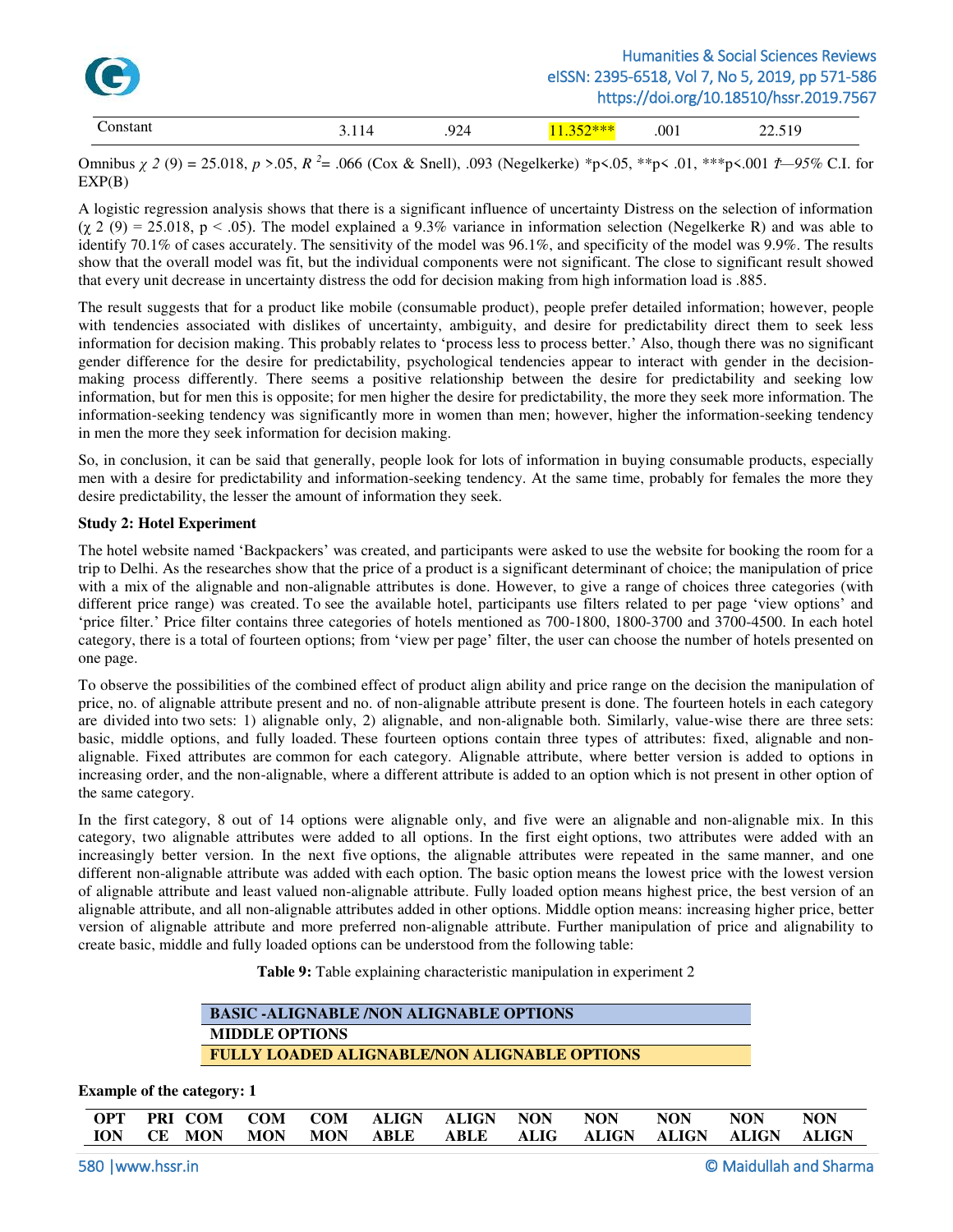

| NO.              |                     |                         |                         |                |               | <b>ABLE</b> | <b>ABLE</b> | <b>ABLE</b> | <b>ABLE</b> | <b>ABLE</b> |
|------------------|---------------------|-------------------------|-------------------------|----------------|---------------|-------------|-------------|-------------|-------------|-------------|
| $\vert 1 \vert$  | 699<br>$\mathbf{V}$ | $\overline{\mathbf{V}}$ |                         | W1             | X1            |             |             |             |             |             |
| $\overline{2}$   | V<br>759            | V                       | V                       | W <sub>2</sub> | <b>X2</b>     |             |             |             |             |             |
| $\mathbf{3}$     | 859<br>V            | v                       | V                       | W <sub>3</sub> | $\mathbf{X}3$ |             |             |             |             |             |
| $\boldsymbol{4}$ | V<br>899            | $\mathbf{V}$            | $\mathbf{V}$            | W4             | X4            |             |             |             |             |             |
| 5                | V<br>999            | V                       | v                       | W <sub>5</sub> | <b>X5</b>     |             |             |             |             |             |
| 6                | V<br>899            | V                       | V                       | W6             | <b>X6</b>     |             |             |             |             |             |
| 7                | $1009$ V            | V                       | V                       | W7             | X7            |             |             |             |             |             |
| $\boldsymbol{8}$ | 1099 V              | $\overline{\mathbf{V}}$ | $\mathbf{V}$            | <b>W8</b>      | <b>X8</b>     |             |             |             |             |             |
| 9                | 1399 V              | $\overline{\mathbf{V}}$ | $\overline{\mathbf{V}}$ | W9             | <b>X9</b>     | A           |             |             |             |             |
| <b>10</b>        | 1369 V              | V                       | v                       | <b>W10</b>     | <b>X10</b>    |             | B           |             |             |             |
| <b>11</b>        | 1388 V              | V                       | V                       | W11            | <b>X11</b>    |             |             | C           |             |             |
| 12               | 1376 V              | $\mathbf{V}$            | v                       | <b>W12</b>     | <b>X12</b>    |             |             |             | D           |             |
| 13               | 1389 V              | V                       | V                       | W13            | <b>X13</b>    |             |             |             |             | E           |
| 14               | 1799 V              | $\mathbf{V}$            | $\mathbf{V}$            | W14            | <b>X14</b>    | A           | $\bf{B}$    | $\mathbf C$ | D           | ${\bf E}$   |

**Table 10:** *Chi-square* table information load and factor wise

| <b>Cluster Number of Case</b> |                                                                                                           |
|-------------------------------|-----------------------------------------------------------------------------------------------------------|
| Low information               | Chi-Square                                                                                                |
| $29(100.0\%)$                 | 368,000***                                                                                                |
| $47(100.0\%)$                 |                                                                                                           |
| $(100.0\%)$                   |                                                                                                           |
| $0(0.0\%)$                    |                                                                                                           |
| 136(0.0%)                     |                                                                                                           |
| $0(0.0\%)$                    |                                                                                                           |
|                               | High information<br>$0(0.0\%)$<br>$0(0.0\%)$<br>$9(0.0\%)$<br>87(100.0%)<br>$0(100.0\%)$<br>$60(100.0\%)$ |

\*p<.05, \*\*p< .01, \*\*\*p<.001

### **Table 11:** *Chi-squared*tableGender wise

 $\mathrm{X}^2$ 

| Gender | Low information | High information |           |
|--------|-----------------|------------------|-----------|
| Female | $85(51.5\%)$    | $80(48.5\%)$     | $4.55***$ |
| Male   | 127(62.6%)      | 76(37.4%)        |           |

\*p<.05, \*\*p< .01, \*\*\*p<.001

|  |  |  | Table 12: <i>t</i> table personality factor and hotel information load |
|--|--|--|------------------------------------------------------------------------|
|--|--|--|------------------------------------------------------------------------|

| Personality factor                | Number of Case   | N   | Mean    | Sd       |          |      | $D^2$ |
|-----------------------------------|------------------|-----|---------|----------|----------|------|-------|
| Need for closure: Order           | Low information  | 212 | 35.00   | 6.008    | $-.459$  |      | .048  |
|                                   | High information | 156 | 35.29   | 5.961    |          | .646 |       |
| Need<br>for<br>closure:           | Low information  | 212 | 25.79   | 5.618    | $-.326$  | .744 | .034  |
| Predictability                    | High information | 156 | 25.97   | 4.791    |          |      |       |
| Need<br>for<br>closure:           | Low information  | 212 | 19.52   | 3.955    | $-1.318$ | .188 | .139  |
| Decisiveness                      | High information | 156 | 20.07   | 3.904    |          |      |       |
| Need for closure: Ambiguity       | Low information  | 212 | 31.42   | 4.980    | .142     | .887 | .014  |
|                                   | High information | 156 | 31.35   | 4.835    |          |      |       |
| for<br>closure:<br>Close-<br>Need | Low information  | 212 | 20.10   | 3.430    | .990     |      | .103  |
| mindedness                        | High information | 156 | 19.72   | 3.890    |          | .323 |       |
| Total need for closure            | Low information  | 212 | 131.844 | 15.12348 |          |      | .037  |
|                                   | High information | 156 | 132.410 | 15.16697 | $-.354$  | .723 |       |
| Exploratory<br>tendency:          | Low information  | 212 | 17.98   | 3.290    | $-.504$  | .614 | .054  |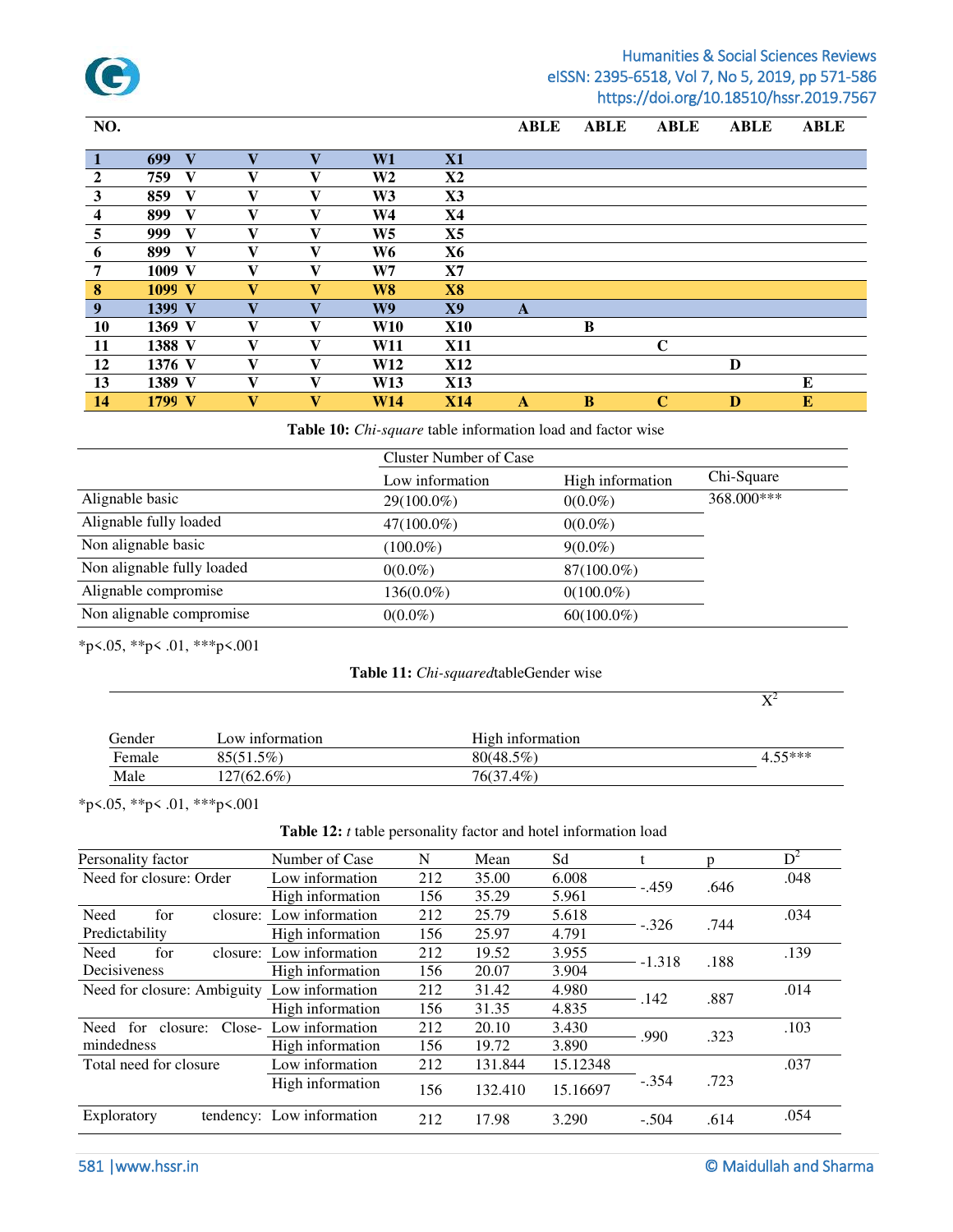

| Repetitive                                                       | behaviour High information   | 156              | 18.15   | 2.887    |          |      |      |
|------------------------------------------------------------------|------------------------------|------------------|---------|----------|----------|------|------|
| proneness                                                        |                              |                  |         |          |          |      |      |
| Exploratory                                                      | tendency: Low information    | 212              | 28.55   | 4.237    |          |      | .095 |
| Innovativeness                                                   | High information             | 156              | 28.16   | 3.898    | .906     | .365 |      |
| Exploratory tendency: Risk Low information                       |                              | 212              | 26.04   | 3.375    |          |      | .093 |
| taking                                                           | High information             | 156              | 25.73   | 3.267    | .874     | .383 |      |
| Exploratory                                                      | tendency: Low information    | 212              | 22.32   | 3.543    |          |      | .109 |
| Exploratory                                                      | through High information     | 156              | 22.69   | 3.234    | $-1.031$ | .303 |      |
| shopping                                                         |                              |                  |         |          |          |      |      |
| Exploratory                                                      | tendency: Low information    | 212              | 9.50    | 1.682    |          |      | .046 |
| Interpersonal                                                    | High information             | 156              | 9.58    | 1.789    | $-.483$  | .629 |      |
| communication                                                    |                              |                  |         |          |          |      |      |
| Exploratory                                                      | tendency: Low information    | 212              | 22.00   | 3.332    | $-.780$  | .436 | .082 |
| <b>Brand switching</b>                                           | High information             | 156              | 22.28   | 3.422    |          |      |      |
| Exploratory                                                      | tendency: Low information    | 212              | 37.49   | 4.563    | $-.530$  | .596 | .055 |
| Information seeking                                              | High information             | 156              | 37.74   | 4.398    |          |      |      |
| <b>Total Exploratory tendency</b>                                | Low information              | 212              | 163.877 | 17.18437 | $-.264$  | .792 | .026 |
|                                                                  | High information             | 156              | 164.333 | 15.14035 |          |      |      |
| Intolerance                                                      | uncertainty Low information  | 212              | 21.96   | 5.109    |          |      | .104 |
| scale:<br>Desire<br>Predictability                               | for High information         | 156              | 22.47   | 4.627    | $-.976$  | .330 |      |
| Intolerance                                                      | uncertainty Low information  | 212              | 17.36   | 4.807    | $-.893$  | .372 | .095 |
| scale: Uncertainty Paralysis                                     | High information             | 156              | 17.81   | 4.595    |          |      |      |
| Intolerance                                                      | uncertainty Low information  | 212              | 14.50   | 4.084    |          |      | .026 |
| scale: Uncertainty Distress                                      | High information             | 156              | 14.61   | 4.095    | $-.264$  | .792 |      |
| Intolerance                                                      | uncertainty Low information  | 212              | 11.42   | 3.252    |          |      | .076 |
| scale: Inflexible Uncertainty High information<br><b>Beliefs</b> |                              | 156              | 11.65   | 3.212    | $-.672$  | .502 |      |
| Intolerance                                                      | uncertainty Low information  | 212              | 65.2453 | 15.18936 | $-.837$  | .403 | .088 |
| scale: Total                                                     | High information             | 156              | 66.5385 | 13.88821 |          |      |      |
| Impulsivity:                                                     | non-planning Low information | $\overline{212}$ | 19.53   | 4.342    | 2.312    | .021 | .244 |
| impulsiveness                                                    | <b>High information</b>      | 156              | 18.47   | 4.337    |          |      |      |
| Impulsivity:                                                     | Cognitive Low information    | 212              | 12.39   | 2.771    |          |      | .053 |
| Impulsiveness                                                    | High information             | 156              | 12.25   | 2.501    | .488     | .626 |      |
| Impulsivity:                                                     | Motor Low information        | 212              | 19.43   | 4.245    |          |      | .002 |
| Impulsiveness                                                    | High information             | 156              | 19.44   | 4.090    | $-.004$  | .997 |      |
| Impulsivity:                                                     | total Low information        | $\overline{212}$ | 21.98   | 5.042    |          |      | .208 |
| impulsiveness                                                    | High information             | 156              | 20.90   | 5.316    | 1.979    | .049 |      |

### \*p<.05, \*\*p< .01, \*\*\*p<.001

Statistically, all alignable options formed a low information category, and non-alignable options formed a high information category. The chi-square results show that there is not much difference for females in decision making from low or high information choices, but males were making significantly more decision from low information choices. Similarly, the psychological tendencies were also not creating much of the difference in decision making; only individuals high on nonplanning impulsiveness (t=2.31, p<.021) and total impulsivity (t=1.979, p<.049) were using low information for decision making.

| Variable                       | $b$ [95\%c.i. B] | S.E.(b) | Wald  | Sig. | Exp(b) |
|--------------------------------|------------------|---------|-------|------|--------|
| Desire for predictability      | .002             | .046    | .001  | .970 | 1.002  |
| Uncertainty paralysis          | .061             | .050    | 1.516 | .218 | 1.063  |
| Uncertainty distress           | $-.103$          | .057    | 3.258 | .071 | .902   |
| Inflexible uncertainty beliefs | $-.002$          | .060    | .001  | .974 | .998   |

**Table 13:** *Logistic* table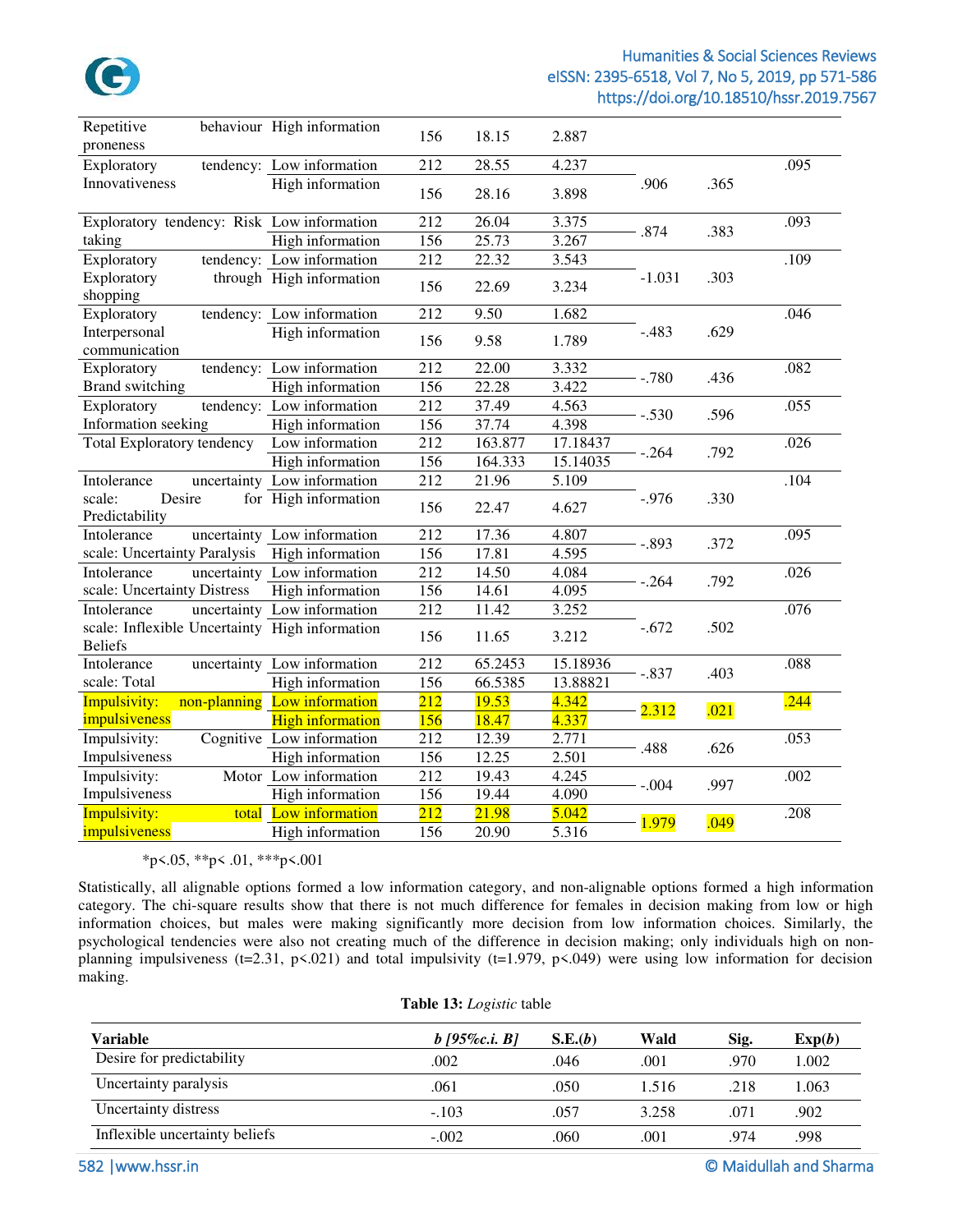

| Gender (Female)                                 | $-1.303$ | 1.037 | 1.578 | .209 | .272  |
|-------------------------------------------------|----------|-------|-------|------|-------|
| Gender (Female)*Desire for predictability       | .045     | .068  | .447  | .504 | 1.046 |
| Gender (Female)* uncertainty paralysis          | $-112$   | .076  | 2.165 | .141 | .894  |
| <b>Gender (Female)* uncertainty distress</b>    | 173      | 088   | 3.901 | .048 | 1.189 |
| Gender (Female)* inflexible uncertainty beliefs | .017     | .091  | .035  | .853 | 1.017 |
| Constant                                        | $-.101$  | .723  | .020  | .889 | .904  |

Omnibus *χ 2* (9) = 13.824, *p*>.05, *R <sup>2</sup>* = .037(Cox & Snell), .050 (Negelkerke) \*p<.05, \*\*p< .01, \*\*\*p<.001 *Ϯ—95%* C.I. for EXP(B)

A logistic regression analysis shows that there is no significant influence of exploratory tendency. However, intolerance for uncertainty and impulsivity were significant predictors. A logistic regression analysis shows that there is a significant influence of intolerance of uncertainty on the selection of information ( $\chi$  2 (9) = 13.824, p >.05). The model explained 5% variance in information selection (Negelkerke R) and was able to identify 62.8% of cases accurately. The sensitivity of the model was 34%, and the specificity of the model was 84%. The result showed that with every unit increase in uncertainty distress for males (in comparison to females) the odd for a decision from high information load is 1.189.

| <b>Variable</b>                            | $b$ [95\%c.i. B] | S.E.(b) | Wald  | Sig. | Exp(b) |
|--------------------------------------------|------------------|---------|-------|------|--------|
| Non planning impulsiveness                 | $-.065$          | .085    | .595  | .441 | .937   |
| Cognitive impulsiveness                    | $-.100$          | .068    | 2.199 | .138 | .905   |
| Motor impulsiveness                        | .069             | .042    | 2.663 | .103 | 1.071  |
| Total impulsiveness                        | .034             | .072    | .222  | .638 | 1.035  |
| Gender (Female)                            | .916             | 1.303   | .494  | .482 | 2.501  |
| Gender (Female)*non-planning impulsiveness | $-.068$          | .124    | .298  | .585 | .934   |
| Gender (Female)*cognitive impulsiveness    | .222             | 103     | 4.624 | .032 | 1.249  |
| Gender (Female)*motor impulsiveness        | $-.074$          | .061    | 1.451 | .228 | .929   |
| Gender (Female)* total impulsiveness       | $-.019$          | .105    | .033  | .855 | .981   |
| Constant                                   | $-.148$          | .874    | .029  | .866 | .863   |

Omnibus *χ 2* (9) = 18.801, *p*<.05, *R <sup>2</sup>* = .050(Cox & Snell), .067 (Negelkerke) \*p<.05, \*\*p< .01, \*\*\*p<.001 *Ϯ—95%* C.I. for EXP(B)

A logistic regression analysis shows that there is a significant influence of impulsivity on the selection of information ( $\gamma$  2 (9) = 18.801, p <.05). The model explained 6.7% variance in information selection (Negelkerke R) and was able to identify 60.9% cases accurately. The sensitivity of the model was 32.1%, and the specificity of the model was 82.1%. The result showed that for every unit increase in cognitive impulsivity in males (in comparison to females) the odd for making a decision from high information load is 1.249.

It is clear from results that when it comes to decision making for service products (hotel booing) males prefer to process less information, and the same applies to people with high impulsivity. However, males with tendencies to avoid uncertainty and high on cognitive impulsiveness look for more information for making the decision.

### **GENERAL DISCUSSION**

The present study was conducted to understand the gendered information processing and influence of psychological tendencies in online decision making. The results indicate that information processing related psychological tendencies do have a significant influence over decision making and it also interacts with gender. The interaction appears to be complicated and differs from the content of the decision to be made. It appears that the decision for consumable products and service product are processed differently and get influenced by different factors. This reflects that understanding any behavior requires taking an individual in its totality as much as possible; the fragmented approach does not give an accurate picture of reality. The broader view as reflected by the findings of both the studies relates to the different strategies used by males and females in the same situation in addition to the interactive effect of their psychological tendencies. For example, information seeking is more in women, but this tendency influences decision-making process in men only.

Similarly, the desire for predictability influences information processing differently in men and women. Where for men, the higher this tendency, the more they try to satisfy it by looking for more information, but for women, the higher this tendency the less information they seek. So probably women satisfy this need by narrowing the options field whereas, men satisfy it by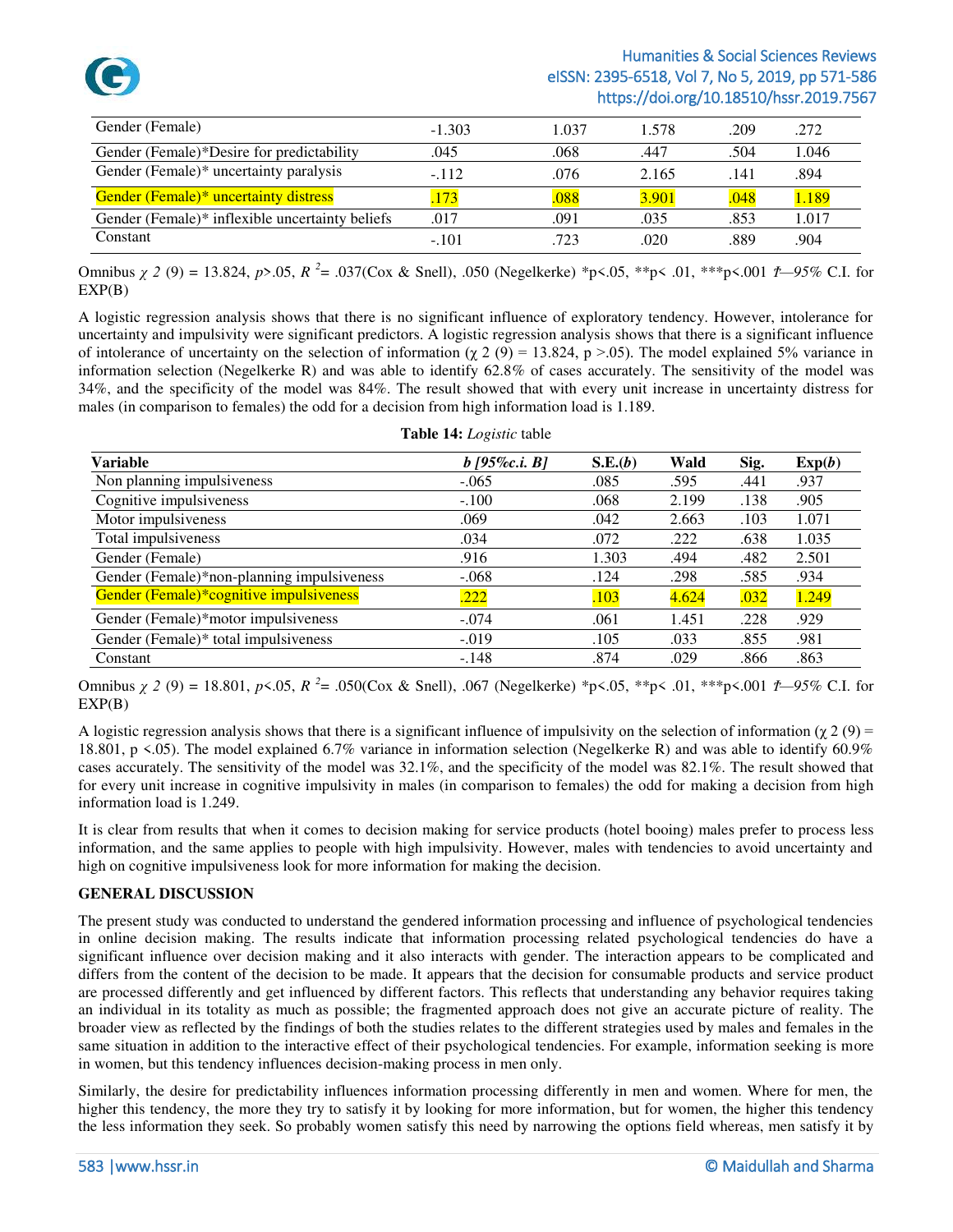

expanding the options field. The service product where uncertainties are higher, it is understandable that people prefer limited information, 'process less-process better' strategy. However, at the same time, males appear to avoid uncertainty by expanding the options field whereas women do not follow this strategy. This strategy seems to get even more strengthen if impulsivity is higher in male decision-makers.

Similarly, more information was sought for consumables and less for service products, but men with certain psychological tendencies sought more information for all kinds of products. Probably it can be said that women work with 'process less to process better' strategy, whereas males with certain psychological tendencies work with 'process more to get better' strategy. This strategic difference should influence the gender difference in the amount of information leading to information overload. This assertion was supported in our previous publication. The initial analysis of study one experiment (as reported in [Maidullah](#page-15-2)   $& Shama, 2019$ ) clearly showed that majority of females were making their decision from 8x8 (8 options with eight attributes) category whereas, males were making their decision from  $12x12$ ,  $12x8$ , and  $8x12$  category respectively and the difference was significant.

In addition to providing insight into gender and psychological tendency's role in online decision making, present work also provides insight into the debate of information measurement [\(Huang, 2000\)](#page-14-23). It is clear that beyond the understanding by Miller [\(1956\),](#page-13-2) [Bettman](#page-13-0) (1979) or [Lee and Lee \(2004\)](#page-14-4) information with more than four choices or attributes forms the high information load, which is taxing on the mental operation. Similarly, the non-alignable attributes are more taxing and create a high information load.

### **CONCLUSION**

Findings from present work fill the gap in information processing limit debate. Information measurement should include not the only number of options provided but also the amount of information provided in each option. Similarly, the findings provided insight into the probable differential strategy to information processing and added an answer to the information measurement debate. It is clear that even with similar psychological tendencies men and women use different strategies, **'process less to process better'** and **'process more to get better'** in online decision making.

**Limitation and Study forward:** Present study findings are limited due to the product category involved. As the findings clearly show that people process service products and consumables in different way future work should include more products in each category and then compare the trend of results. Similarly, further work can look for ways to understand individuality in online decision making more holistically and in a more realistic scenario.

**The practical implication of the Study:** Understanding decision making features of Indian consumers can not only contribute to the understanding of the naturalistic decision-making process itself but also can provide inputs to the market researchers, designers, and policymakers. Identifying typical strategies adopted by both the genders may help in marketing strategies at different platforms. The study also adds to methodological rigor by using the computerised task in combination with questionnaire thus future studies in Psychological Science and Management studies should take this into consideration.

### <span id="page-13-0"></span>**REFERENCES**

- 1. Bettman, J. R. (1979). Memory factors in consumer choice: A review. *The Journal of Marketing*, 37–53. <https://doi.org/10.1177/002224297904300205>
- 2. Pilli, L. E., & Mazzon, J. A. (2016). Information overload, choice deferral, and moderating role of need for cognition: Empirical evidence. *Revista de Administração*, *51*(1), 036–055.<https://doi.org/10.5700/rausp1222>
- 3. Resnick, M. (2001). Recognition Primed Decision Making in E-Commerce. *Proceedings of the Human Factors and Ergonomics Society Annual Meeting*, *45*(4), 488–492[. https://doi.org/10.1177/154193120104500447](https://doi.org/10.1177/154193120104500447)
- <span id="page-13-1"></span>4. Li, N., & Zhang, P. (2002). Consumer online shopping attitudes and behavior: An assessment of research. *Eighth Americas Conference on Information Systems*, *August*, 508–517[. https://doi.org/10.1016/S0022-4359\(01\)00056-2](https://doi.org/10.1016/S0022-4359(01)00056-2)
- <span id="page-13-2"></span>5. Miller, G. A. (1956). The magical number seven, plus or minus two: Some limits on our capacity for processing information. *Psychological Review*, *63*(2), 81.<https://doi.org/10.1037/h0043158>
- 6. Melinat, P., Kreuzkam, T., & Stamer, D. (2014). Information Overload : A Systematic Literature Review Information Overload : A Systematic Literature Review, (September). [https://doi.org/10.1007/978-3-319-11370-8\\_6](https://doi.org/10.1007/978-3-319-11370-8_6)
- <span id="page-13-3"></span>7. Speier, C., Valacich, J. S., & Vessey, I. (1999a). The influence of task interruption on individual decision making: An information overload perspective. *Decision Sciences*, *30*(2), 337–360. [https://doi.org/10.1111/j.1540-](https://doi.org/10.1111/j.1540-5915.1999.tb01613.x) [5915.1999.tb01613.x](https://doi.org/10.1111/j.1540-5915.1999.tb01613.x)
- 8. Speier, C., Valacich, J. S., & Vessey, I. (1999b). The Influence of Task Interruption on Individual Decision Making: An Information Overload Perspective. *Decision Sciences*, *30*(2), 337–360. [https://doi.org/10.1111/j.1540-](https://doi.org/10.1111/j.1540-5915.1999.tb01613.x) [5915.1999.tb01613.x](https://doi.org/10.1111/j.1540-5915.1999.tb01613.x)
- <span id="page-13-4"></span>9. Milord, J. T., & Perry, R. P. (1977). A methodological study of overloadx. *The Journal of General Psychology*, *97*(1), 131–137. <https://doi.org/10.1080/00221309.1977.9918509>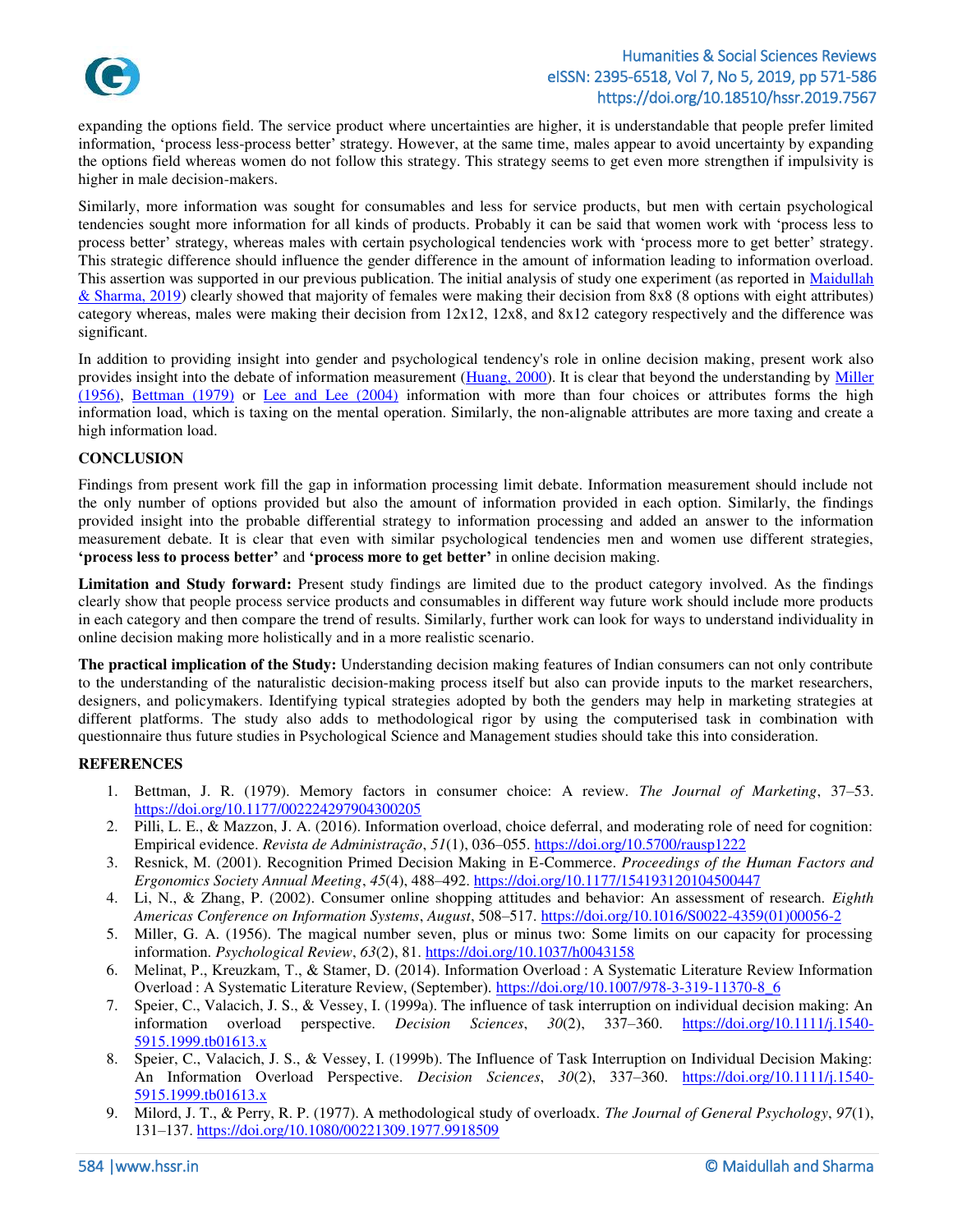

- <span id="page-14-0"></span>10. Jacoby, J., Speller, D. E., & Kohn, C. a. (1974). Brand Choice Behavior as a Function of Information Load: Replication and Extension. *Journal of Marketing Research*, *11*(1), 63–69.<https://doi.org/10.2307/3150994>
- <span id="page-14-1"></span>11. Eppler, M. J., & Mengis, J. (2004). The concept of information overload: A review of literature from organization science, accounting, marketing, MIS, and related disciplines. *Information Society*, *20*(5), 325–344. <https://doi.org/10.1080/01972240490507974>
- <span id="page-14-2"></span>12. Wright, P. (1975). "Consumer choice strategies: Simplifying vs. optimizing". *Journal of Marketing Research*, 60–67. <https://doi.org/10.1177/002224377501200109>
- <span id="page-14-3"></span>13. Malhotra, N. K. (1982). Information Load and Consumer Decision Making. *Journal of Consumer Research*, *8*(4), 419. <https://doi.org/10.1086/208882>
- <span id="page-14-4"></span>14. Lee, B., & Lee, W. (n.d.). The Effect of Information Overload on Consumer Choice Quality in an On-Line Environment, *21*(March 2004), 159–183.<https://doi.org/10.1002/mar.20000>
- <span id="page-14-5"></span>15. Rudd, J. M. (2009). Page 1 of 8 ANZMAC 2009. *Management*, (2008), 1–8. <https://doi.org/10.1080/09652540903511290>
- <span id="page-14-6"></span>16. Hwang, M. I., & Lin, J. W. (1999). Information dimension, information overload and decision quality. *Journal of Information Science*, *25*(3), 213–218.<https://doi.org/10.1177/016555159902500305>
- <span id="page-14-7"></span>17. Huang, M.-H. (2000). Information load: its relationship to online exploratory and shopping behavior. *International Journal of Information Management*, *20*(5), 337–347[. https://doi.org/10.1016/S0268-4012\(00\)00027-X](https://doi.org/10.1016/S0268-4012(00)00027-X)
- <span id="page-14-8"></span>18. Kock, N. (2001). Information Overload : A Decision Making Perspective Information Overload : A Decision Making, (August 2015)[. https://doi.org/10.1007/978-3-642-56680-6](https://doi.org/10.1007/978-3-642-56680-6)
- <span id="page-14-9"></span>19. Putrevu, S. (2001). Exploring the Origins and Information Processing Differences Between Men and Women: Implications for Advertisers. *Academy of Marketing Science Review*, *10*(July 2015), 1–16. https://doi.org/https://login.ezproxy.napier.ac.uk/login?url=http://search.proquest.com.ezproxy.napier.ac.uk/docview/2 00857003?accountid=16607
- <span id="page-14-10"></span>20. Kim, D.-Y., Lehto, X. Y., & Morrison, A. M. (2007). Gender differences in online travel information search: Implications for marketing communications on the internet. *Tourism Management*, *28*(2), 423–433. <https://doi.org/10.1016/j.tourman.2006.04.001>
- <span id="page-14-11"></span>21. Everhart, D. E., Shucard, J. L., Quatrin, T., & Shucard, D. W. (2001). Sex-related differences in event-related potentials, face recognition, and facial affect processing in prepubertal children. *Neuropsychology*, *15*(3), 329. <https://doi.org/10.1037/0894-4105.15.3.329>
- <span id="page-14-12"></span>22. Geary, D. C. (1996). Sexual selection and sex differences in mathematical abilities. *Behavioral and Brain Sciences*, *19*(2), 229–247.<https://doi.org/10.1017/S0140525X00042400>
- <span id="page-14-13"></span>23. Schumacher, P., & Morahan-Martin, J. (2001). Gender, Internet and computer attitudes and experiences. *Computers in Human Behavior*, *17*(1), 95–110[. https://doi.org/10.1016/S0747-5632\(00\)00032-7](https://doi.org/10.1016/S0747-5632(00)00032-7)
- <span id="page-14-14"></span>24. Darley, W. K., & Smith, R. E. (1995). Gender differences in information processing strategies: An empirical test of the selectivity model in advertising response. *Journal of Advertising*, *24*(1), 41–56. <https://doi.org/10.1080/00913367.1995.10673467>
- <span id="page-14-15"></span>25. Else-Quest, N. M., Hyde, J. S., Goldsmith, H. H., & Van Hulle, C. A. (2006). Gender differences in temperament: A meta-analysis. *Psychological Bulletin*, *132*(1), 33–72.<https://doi.org/10.1037/0033-2909.132.1.33>
- <span id="page-14-16"></span>26. Meyers-levy, J., & Loken, B. (2014). ScienceDirect Revisiting gender differences : What we know and what lies ahead ☆. *Journal of Consumer Psychology*[. https://doi.org/10.1016/j.jcps.2014.06.003](https://doi.org/10.1016/j.jcps.2014.06.003)
- <span id="page-14-17"></span>27. ChanLin, L.-J. (1999). Gender differences and the need for visual control. *International Journal of Instructional Media*, *26*(3), 329.
- <span id="page-14-18"></span>28. Gysler, M., Brown Kruse, J., & Schubert, R. (2002). Ambiguity and gender differences in financial decision making. *Working Papers/WIF*, *2002*(23).
- <span id="page-14-19"></span>29. Coley, A., & Burgess, B. (2003). Gender differences in cognitive and affective impulse buying. *Journal of Fashion Marketing and Management: An International Journal*, *7*(3), 282–295.<https://doi.org/10.1108/13612020310484834>
- <span id="page-14-20"></span>30. Tifferet, S., & Herstein, R. (2012). Gender differences in brand commitment, impulse buying, and hedonic consumption. *Journal of Product & Brand Management*[. https://doi.org/10.1108/10610421211228793](https://doi.org/10.1108/10610421211228793)
- <span id="page-14-21"></span>31. Park, J., Yoon, Y., Lee, B., Park, J., Yoon, Y., & Shavitt, S. (2009). Association for consumer research, *36*, 362–366.
- <span id="page-14-22"></span>32. Downing, K., Chan, S., Downing, W., Kwong, T., & Lam, T. (2008). Measuring gender differences in cognitive functioning. *Multicultural Education & Technology Journal*[. https://doi.org/10.1108/17504970810867124](https://doi.org/10.1108/17504970810867124)
- <span id="page-14-23"></span>33. Huang, J. H., & Yang, Y. C. (2010). Gender differences in adolescents' online shopping motivations. *African Journal of Business Management*, *4*(6), 849–857.
- <span id="page-14-24"></span>34. Javadi, M. H. M., Rezaie Dolatabadi, H., Nourbakhsh, M., Poursaeedi, A., & Asadollahi, A. R. (2012). An Analysis of Factors Affecting on Online Shopping Behavior of Consumers. *International Journal of Marketing Studies*, *4*(5), 81– 98.<https://doi.org/10.5539/ijms.v4n5p81>
- <span id="page-14-25"></span>35. Roets, A., & Van Hiel, A. (2007). Separating ability from need: Clarifying the dimensional structure of the need for